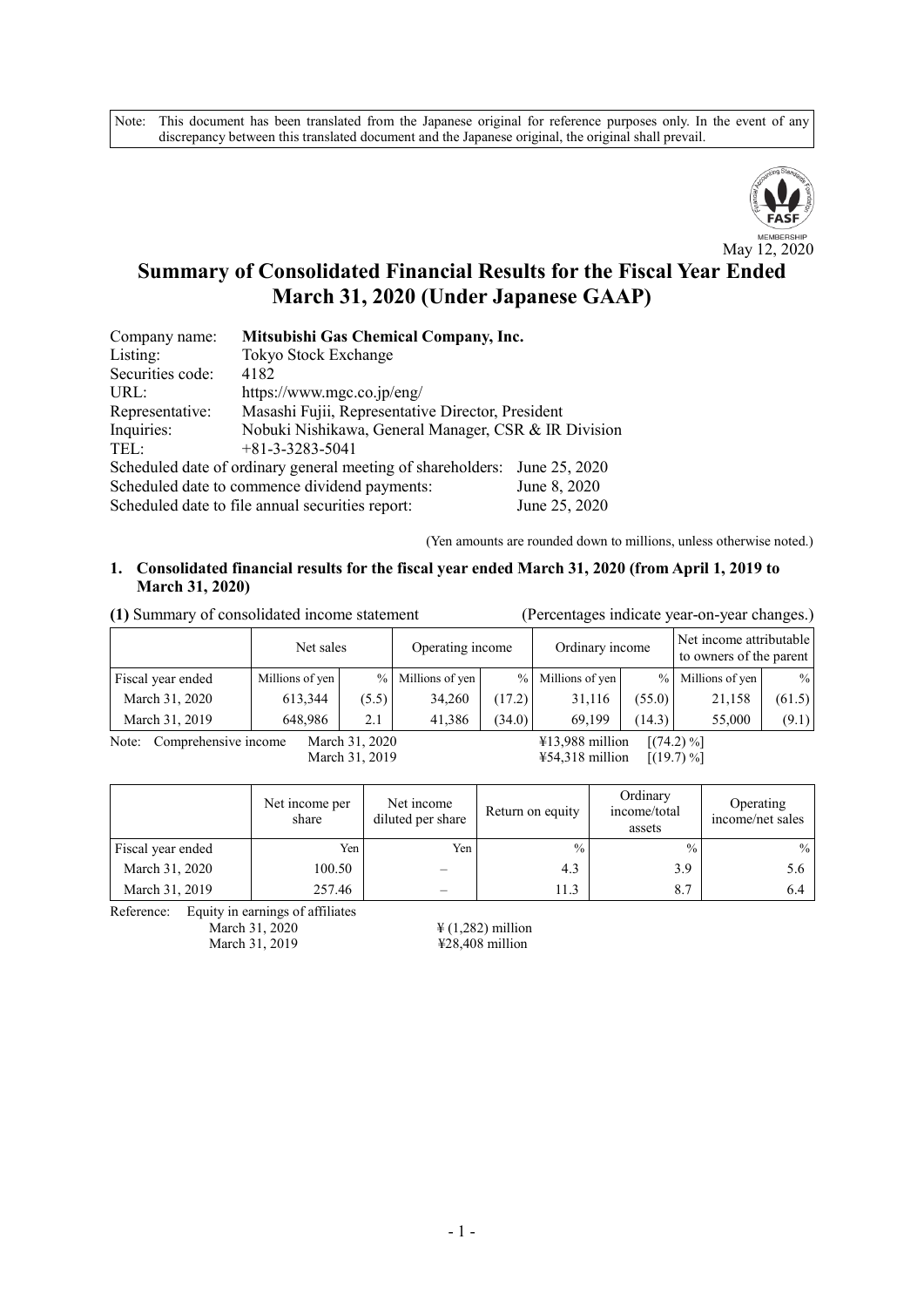### **(2) Consolidated financial position**

|                | Total assets    | Net assets      | Equity ratio  | Book value per share |
|----------------|-----------------|-----------------|---------------|----------------------|
| As of          | Millions of yen | Millions of yen | $\frac{0}{0}$ | Yen                  |
| March 31, 2020 | 771,733         | 548,141         | 63.8          | 2,368.11             |
| March 31, 2019 | 804,038         | 553,282         | 62.6          | 2,354.25             |

Reference: Equity<br>March 31, 2020<br>March 31, 2019

¥492,521 million  $\frac{1}{2}$  \$502,961 million

#### **(3) Consolidated cash flows**

|                   | Cash flow from<br>operating activities | Cash flow from<br>investing activities | Cash flow from<br>financing activities | Cash and cash<br>equivalents at end of<br>period |
|-------------------|----------------------------------------|----------------------------------------|----------------------------------------|--------------------------------------------------|
| Fiscal year ended | Millions of yen                        | Millions of yen                        | Millions of yen                        | Millions of yen                                  |
| March 31, 2020    | 74,234                                 | (33,922)                               | (49, 563)                              | 70,043                                           |
| March 31, 2019    | 64,042                                 | (42,761)                               | (31,396)                               | 80,379                                           |

#### **2. Dividends**

|                                                  |                          |                           | Annual dividend          |                    |       | Total                          | Dividend      | Dividend to                                       |
|--------------------------------------------------|--------------------------|---------------------------|--------------------------|--------------------|-------|--------------------------------|---------------|---------------------------------------------------|
|                                                  | First<br>quarter-<br>end | Second<br>quarter-<br>end | Third<br>quarter-<br>end | Fiscal<br>year-end | Total | dividend<br>payment<br>(total) | payout ratio  | net assets ratio<br>(consolidated) (consolidated) |
| Fiscal year ended                                | Yen                      | Yen                       | Yen                      | Yen                | Yen   | Millions of yen                | $\frac{0}{0}$ | $\%$                                              |
| March 31, 2019                                   |                          | 35.00                     |                          | 35.00              | 70.00 | 14,953                         | 27.2          | 3.1                                               |
| March 31, 2020                                   | $\overline{\phantom{0}}$ | 35.00                     | $\overline{\phantom{0}}$ | 35.00              | 70.00 | 14,861                         | 69.7          | 3.0                                               |
| Fiscal year ending<br>May 31, 2021<br>(Forecast) | –                        | 35.00                     |                          | 35.00              | 70.00 |                                | 85.6          |                                                   |

#### **3. Consolidated business forecasts for the fiscal year ending March 31, 2021 (from April 1, 2020 to March 31, 2021)**

| (Percentages indicate year-on-year changes.)            |                    |               |                    |               |                    |               |                                                       |               |                         |
|---------------------------------------------------------|--------------------|---------------|--------------------|---------------|--------------------|---------------|-------------------------------------------------------|---------------|-------------------------|
|                                                         | Net sales          |               | Operating income   |               | Ordinary income    |               | Net income<br>attributable to<br>owners of the parent |               | Net income<br>per share |
|                                                         | Millions of<br>ven | $\frac{0}{0}$ | Millions of<br>yen | $\frac{0}{0}$ | Millions of<br>yen | $\frac{0}{0}$ | Millions of<br>yen                                    | $\frac{0}{0}$ | Yen                     |
| Six months ending<br>September 30,<br>2020 (cumulative) | 270,000            | (11.0)        | 8,000              | (50.1)        | 6,000              | (48.7)        | 4,000                                                 | (50.9)        | 19.23                   |
| Fiscal year ending<br>March 31, 2021                    | 580,000            | (5.4)         | 27,000             | (21.2)        | 26,000             | (16.4)        | 17,000                                                | (19.7)        | $81.74-$                |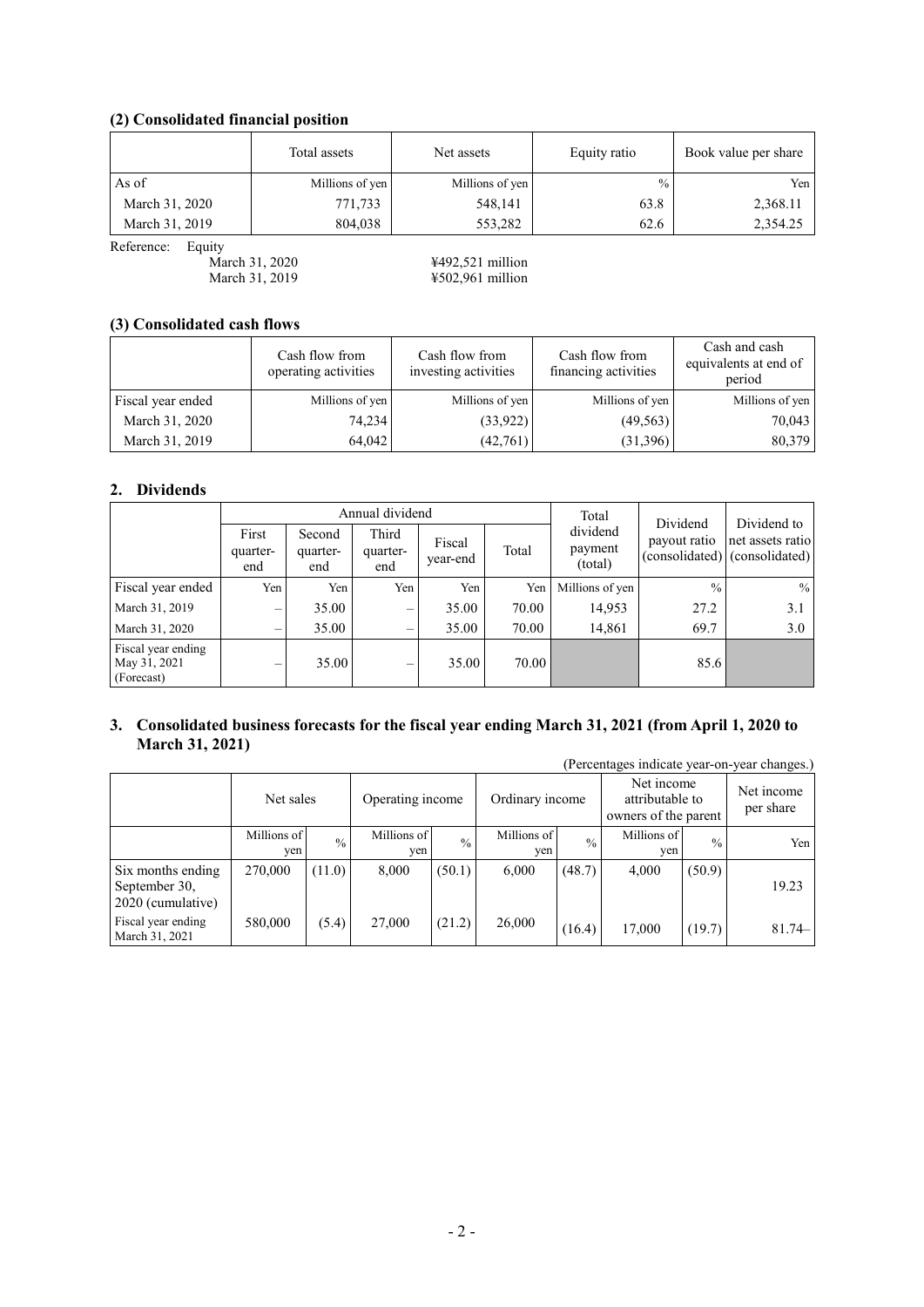#### **\* Notes**

- (1) Changes in significant subsidiaries during the period (changes in specified subsidiaries resulting in the change in scope of consolidation): None
- (2) Changes in accounting policies, changes in accounting estimates, and restatement
	- (i) Changes in accounting policies due to revisions to accounting standards and other regulations: Yes
	- (ii) Changes in accounting policies due to other reasons: None
	- (iii)Changes in accounting estimates: None
	- (iv) Restatement: None

#### (3) Number of shares outstanding (common stock)

(i) Number of shares outstanding at term end (including treasury stock)

| March 31, 2020 | 225,739,199 |
|----------------|-------------|
| March 31, 2019 | 231,739,199 |

(ii) Number of shares of treasury stock at term-end

| March 31, 2020 | 17,758,765              |
|----------------|-------------------------|
| March 31, 2019 | $47^\circ$<br>18,099,47 |

#### (iii) Average number of shares

| March 31, 2020 | 210,529,901 |
|----------------|-------------|
| March 31, 2019 | 213,630,153 |

#### **[Reference] Outline of non-consolidated financial results**

#### **1. Non-consolidated financial results for the fiscal year ended March 31, 2020 (from April 1, 2019 to March 31, 2020)**

#### **(1) Non-consolidated operating results** (Percentages indicate year-on-year changes.)

|                   | Net sales       |       | Operating income    |        | Ordinary income     |        | Net income        |        |
|-------------------|-----------------|-------|---------------------|--------|---------------------|--------|-------------------|--------|
| Fiscal year ended | Millions of yen |       | $%$ Millions of yen |        | $%$ Millions of yen |        | % Millions of yen | $\%$   |
| March 31, 2020    | 351,348         | (6.3) | 17.268              | (25.3) | 30,066              | (27.3) | 29,332            | (15.4) |
| March 31, 2019    | 375,129         | 2.9   | 23.122              | (26.1) | 41.329              | (23.7) | 34,690            | (16.2) |

|                   | Net income per share | Net income diluted per<br>share |
|-------------------|----------------------|---------------------------------|
| Fiscal year ended | Yen                  | Yen                             |
| March 31, 2020    | 139.33               |                                 |
| March 31, 2019    | 162.39               |                                 |

#### **(2) Non-consolidated financial position**

|                | Total assets    | Net assets      | Equity ratio  | Book value per share |
|----------------|-----------------|-----------------|---------------|----------------------|
| As of          | Millions of yen | Millions of yen | $\frac{0}{0}$ | Yen                  |
| March 31, 2020 | 425,713         | 290,955         | 68.3          | 1,398.96             |
| March 31, 2019 | 457,427         | 291,198         | 63.7          | 1,363.04             |

Reference: Equity

March 31, 2020 **¥290,955 million** March 31, 2019 **¥291,198 million**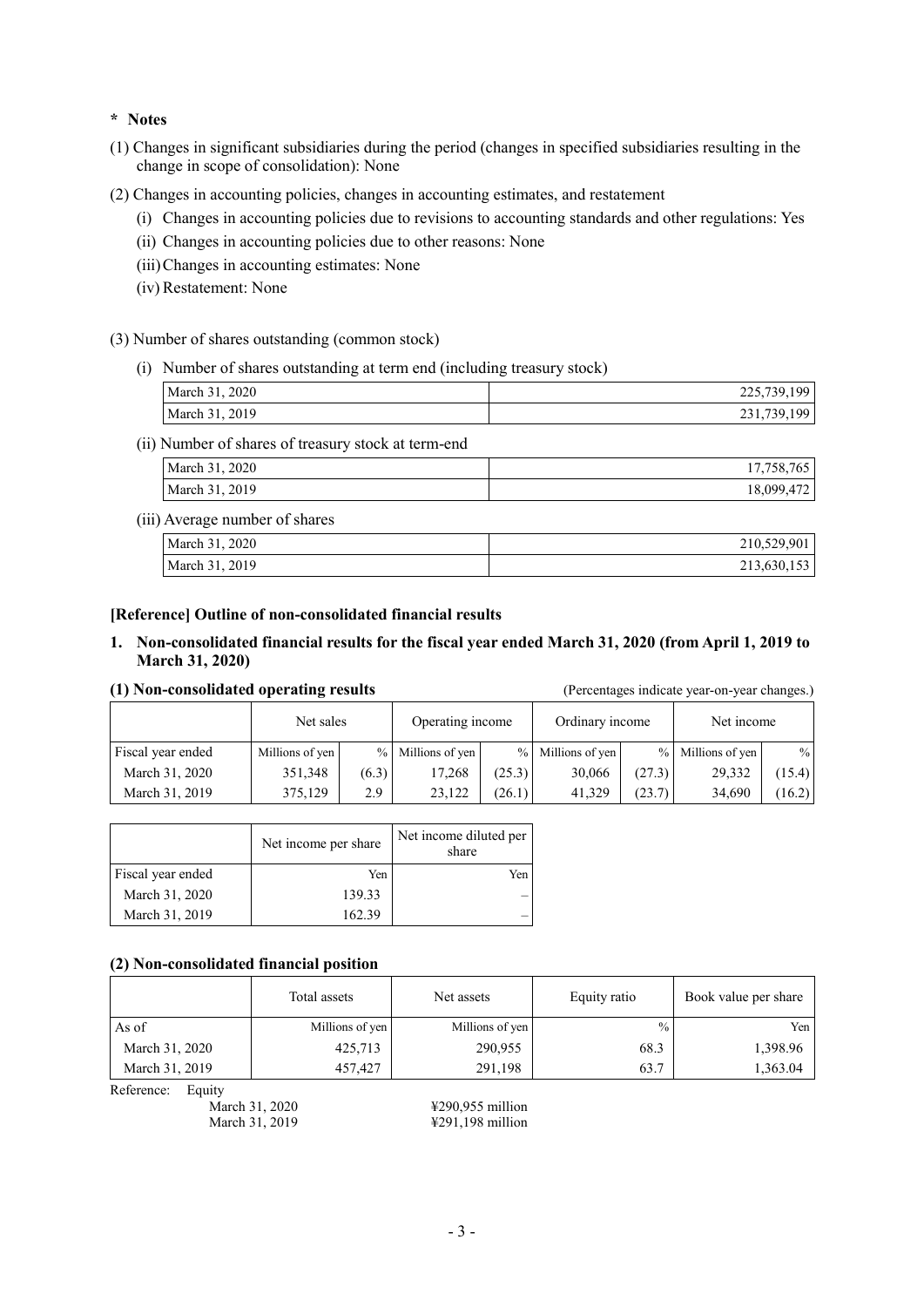#### **2. Non-consolidated business forecasts for the fiscal year ending March 31, 2021 (from April 1, 2020 to March 31, 2021)**

|                                                         |                    |               |                    |               |                    |               | $\mu$ creditates indicate year on |               | yvai viidilgvo.         |
|---------------------------------------------------------|--------------------|---------------|--------------------|---------------|--------------------|---------------|-----------------------------------|---------------|-------------------------|
|                                                         | Net sales          |               | Operating income   |               | Ordinary income    |               | Net income                        |               | Net income<br>per share |
|                                                         | Millions of<br>yen | $\frac{0}{0}$ | Millions of<br>yen | $\frac{0}{0}$ | Millions of<br>yen | $\frac{0}{0}$ | Millions of<br>yen                | $\frac{0}{0}$ | Yen                     |
| Six months ending<br>September 30,<br>2020 (cumulative) | 160,000            | (6.7)         | 4,000              | (54.2)        | 7,000              | (65.1)        | 7.000                             | (64.3)        | 33.66                   |
| Fiscal year ending<br>March 31, 2021                    | 340,000            | (3.2)         | 15,000             | (13.1)        | 20,000             | (33.5)        | 17,000                            | (42.0)        | 81.74                   |

(Percentages indicate year-on-year changes.)

\* These financial statements are exempt from audit procedure.

\* Proper use of earnings forecasts, and other special matters

(Caution concerning forward-looking statements)

1. Forecasts, etc., recorded in this document contain forward-looking statements that are based on management's estimates, assumptions and projections at the time of publication. A number of factors could cause actual results to differ materially from expectations.

For details on the financial forecast, please refer to page 5.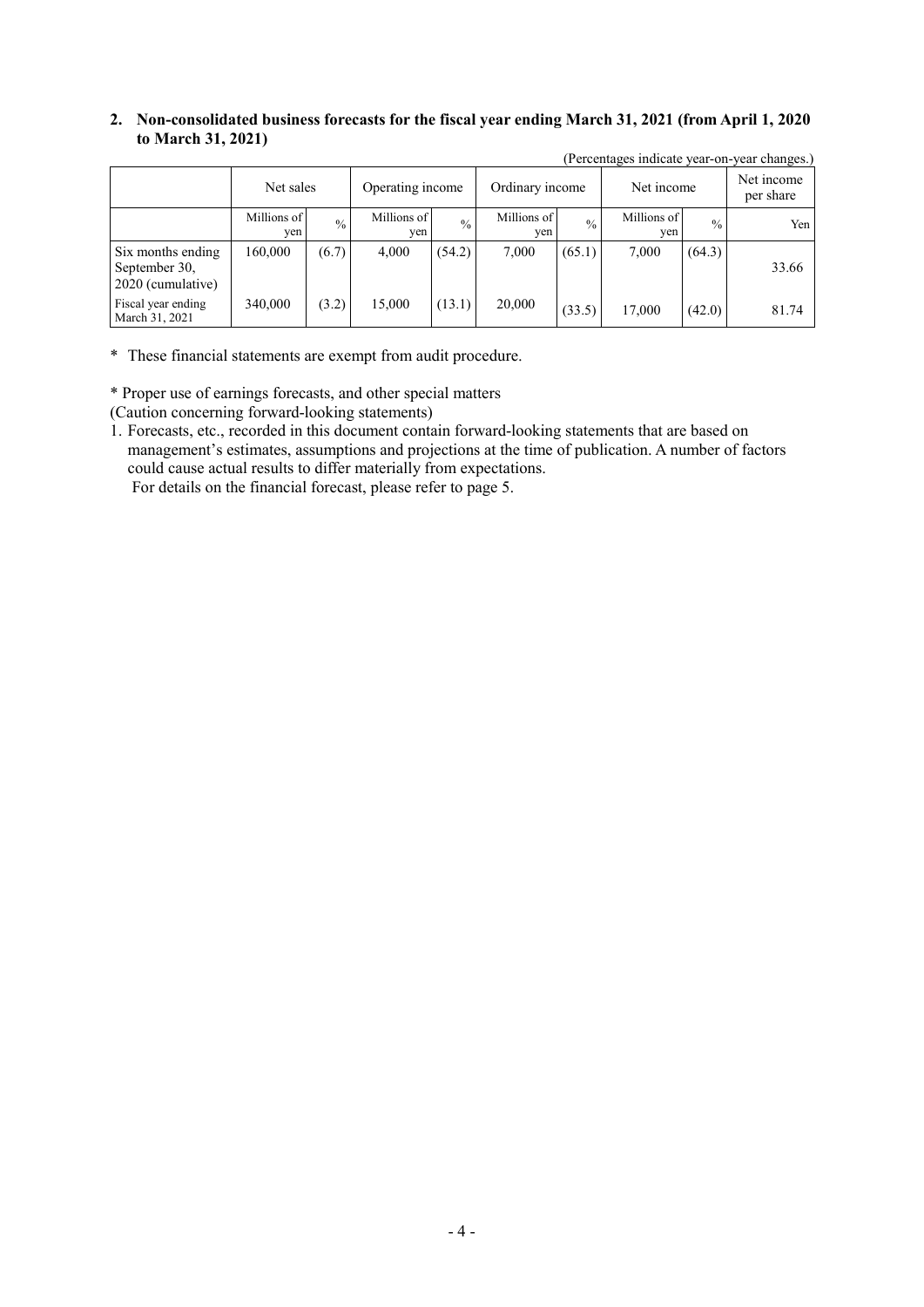#### **Outlook for FY2020**

Looking at future economic trends, a strong sense of uncertainty prevails regarding the severity of the impact of the novel coronavirus pandemic in Japan and elsewhere in the world, with current conditions making it difficult to forecast when the spread of the virus can be contained.

With this in mind, MGC formulated its operating results forecasts for the fiscal year ending March 31, 2021, based on the assumption that the global economy will remain sluggish during the first half due to the novel coronavirus pandemic and that in the second half the economy will be on a recovery track.

Although the negative factors described above may impact consolidated operating results, MGC nevertheless believes that electronic materials and optical polymer will not be significantly affected as these operations have been supported by solid demand throughout the fiscal year ended March 31, 2020. On the other hand, MGC anticipates an overall demand decline in a broad range of fields, including automobiles, housing and infrastructure as well as electric and electronic devices. Accordingly, it is believed that foamed plastics, engineering plastics, specialty aromatic chemicals and other MGC Group products designed to serve as raw materials for the aforementioned fields could be negatively affected.

The forecasts assume a crude oil price of US\$30 per barrel for the first half and US\$45 per barrel for the second half of the fiscal year ending March 31, 2021. MGC therefore anticipates a reduction in costs due to decreases in raw material and crude oil prices.

The forecasts assume exchange rates of ¥105=US\$1 and ¥120=€1.

Moreover, MGC expects to record higher repair costs while anticipating increases in R&D expenses and depreciation costs in order to focus on executing initiatives aimed at creating new businesses and strategic investments aimed at securing growth.

Taking these factors into account, MGC's consolidated operating results forecasts for the fiscal year ending March 31, 2021 include net sales of ¥580.0 billion, operating income of ¥27.0 billion, ordinary income of  $\text{\textless}26.0$  billion and net income attributable to owners of the parent of  $\text{\textless}17.0$ billion.

With regard to non-consolidated operating results forecasts, MGC's forecasts for the year include net sales of ¥340.0 billion, operating income of ¥15.0 billion, ordinary income of ¥20.0 billion and net income of ¥17.0 billion.

Lastly, MGC's actual operating results may significantly differ from the abovementioned forecasts due to such factors as conditions associated with the containment of the novel coronavirus pandemic. Upon the emergence of factors necessitating revision, MGC will notify its stakeholders of any updated forecasts in a timely manner.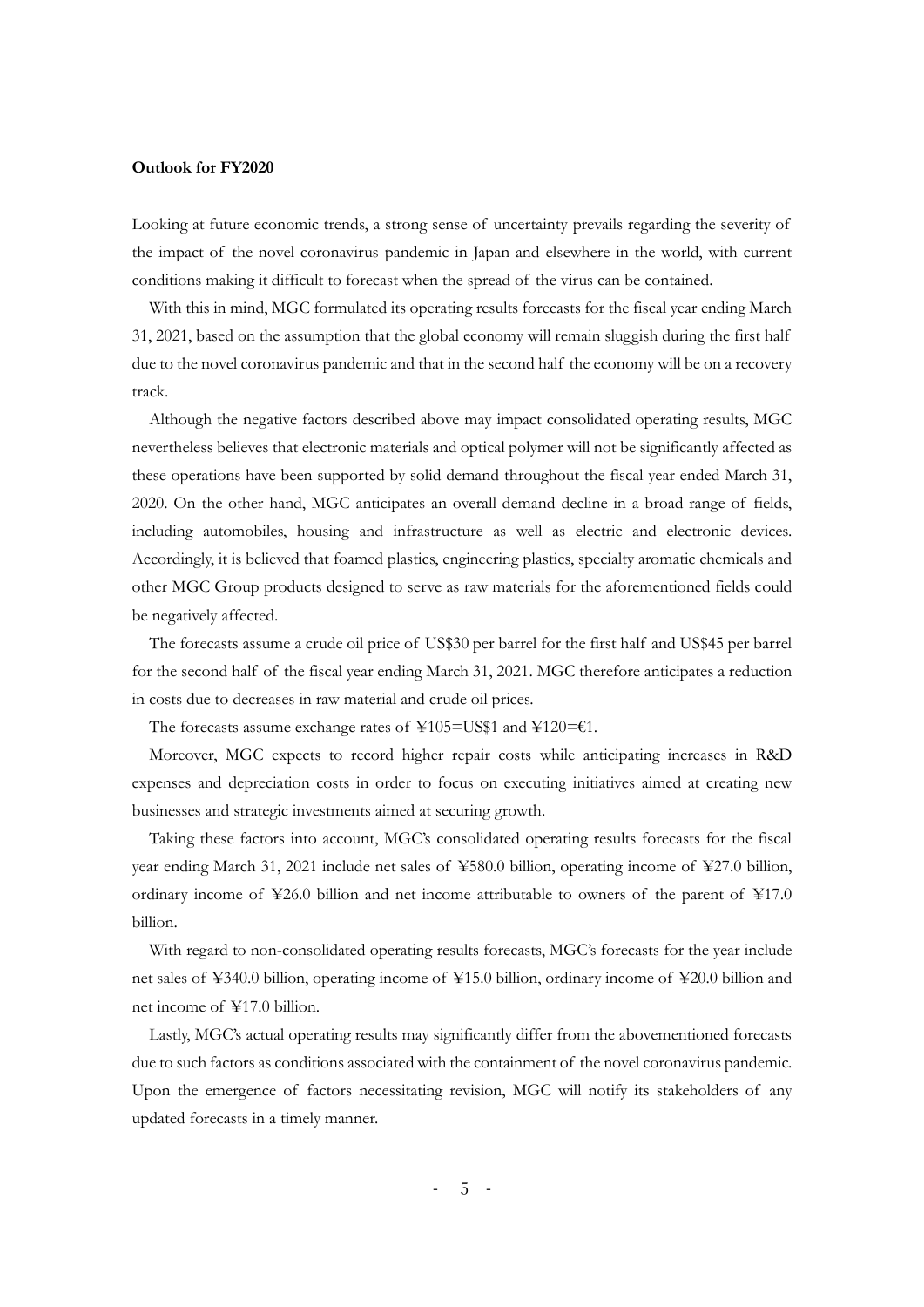#### Consolidated Financial Statements

### 1. Consolidated Balance Sheets

|                                           |                      | (Millions of yen)    |
|-------------------------------------------|----------------------|----------------------|
|                                           | As of March 31, 2019 | As of March 31, 2020 |
| Assets                                    |                      |                      |
| Current assets                            |                      |                      |
| Cash and deposits                         | 91, 130              | 78, 227              |
| Notes and accounts receivable - trade     | 155, 507             | 141, 279             |
| Securities                                | 23                   | 3,514                |
| Merchandise and finished goods            | 67,681               | 62, 359              |
| Work in process                           | 13,308               | 13, 154              |
| Raw materials and supplies                | 38, 262              | 39, 282              |
| 0ther                                     | 13,965               | 21,975               |
| Allowance for doubtful accounts           | $\triangle$ 1, 033   | $\triangle$ 1, 124   |
| Total current assets                      | 378, 845             | 358,669              |
| Non-current assets                        |                      |                      |
| Property, plant and equipment             |                      |                      |
| Buildings and structures                  | 207, 981             | 220, 252             |
| Accumulated depreciation                  | $\triangle$ 126, 351 | $\triangle$ 135, 913 |
| Buildings and structures, net             | 81,630               | 84, 339              |
| Machinery, equipment and vehicles         | 457, 159             | 484,798              |
| Accumulated depreciation                  | $\triangle$ 378, 458 | $\triangle$ 403, 719 |
| Machinery, equipment and<br>vehicles, net | 78,700               | 81,079               |
| Land                                      | 39,826               | 41, 109              |
| Leased assets                             | 750                  | 2,611                |
| Accumulated depreciation                  | $\triangle$ 373      | $\triangle$ 785      |
| Leased assets, net                        | 377                  | 1,825                |
| Construction in progress                  | 20,522               | 23, 113              |
| Other                                     | 48, 151              | 51,266               |
| Accumulated depreciation                  | $\triangle$ 40, 716  | $\triangle$ 42, 894  |
| Other, net                                | 7,435                | 8,371                |
| Total property, plant and equipment       | 228, 492             | 239,838              |
| Intangible assets                         |                      |                      |
| Goodwill                                  | 3,841                | 5, 293               |
| Leased assets                             | 5                    | $\overline{0}$       |
| Software                                  | 2,187                | 2,251                |
| 0ther                                     | 2,579                | 3,052                |
|                                           |                      |                      |
| Total intangible assets                   | 8,614                | 10,597               |
| Investments and other assets              |                      |                      |
| Investment securities                     | 177,011              | 149, 158             |
| Long-term loans receivable                | 2,831                | 3, 153               |
| Deferred tax assets                       | 2,510                | 3, 482               |
| Retirement benefit asset<br>0ther         | 1,174                | 974<br>6,500         |
| Allowance for doubtful accounts           | 5, 101               |                      |
|                                           | $\triangle$ 543      | $\triangle$ 640      |
| Total investments and other assets        | 188,086              | 162, 628             |
| Total non-current assets                  | 425, 193             | 413,063              |
| Total assets                              | 804, 038             | 771, 733             |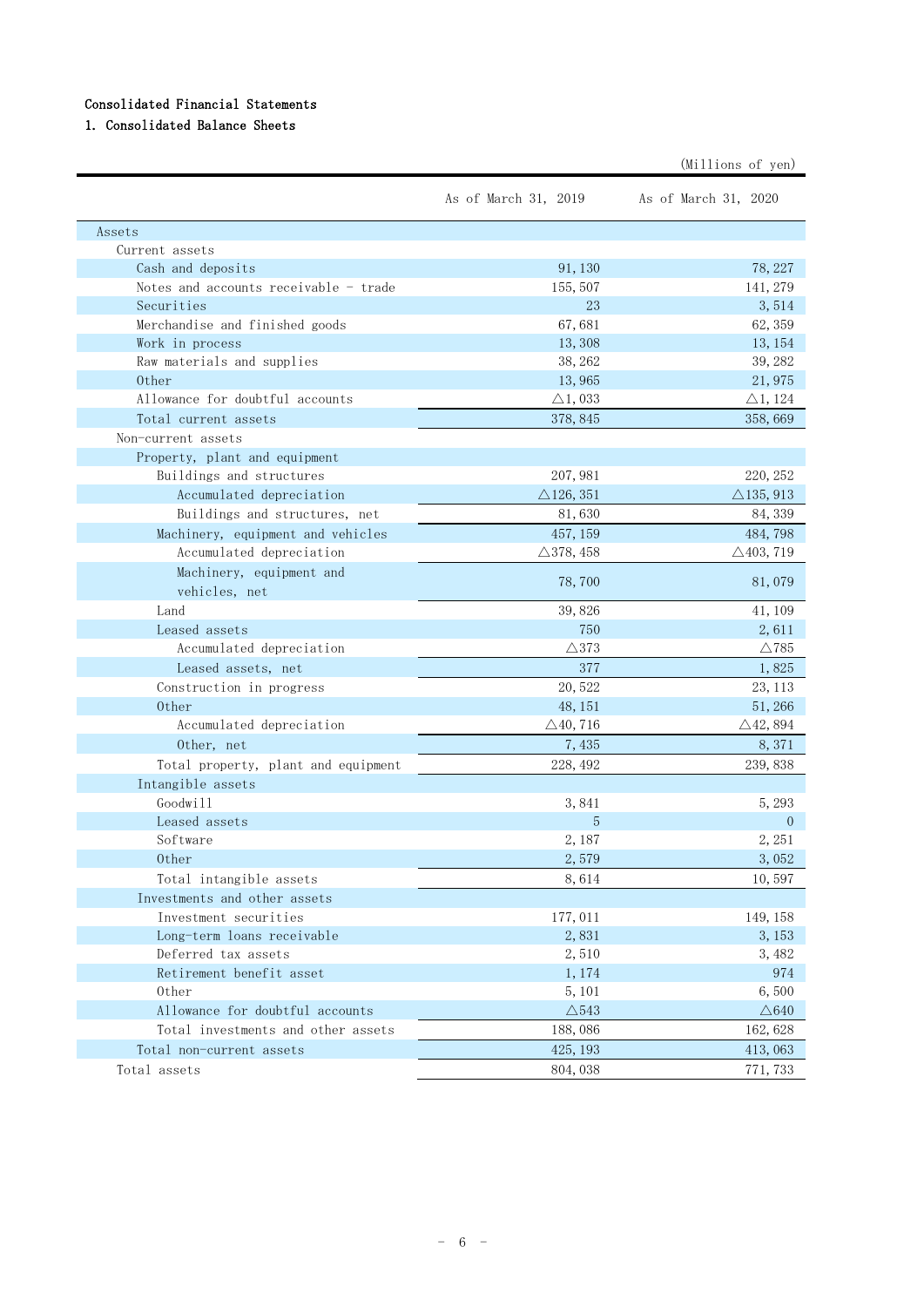|                                                           |                      | (Millions of yen)    |
|-----------------------------------------------------------|----------------------|----------------------|
|                                                           | As of March 31, 2019 | As of March 31, 2020 |
| Liabilities                                               |                      |                      |
| Current liabilities                                       |                      |                      |
| Notes and accounts payable - trade                        | 80,089               | 70,776               |
| Short-term borrowings                                     | 58,749               | 33,980               |
| Current portion of bonds payable                          |                      | 10,000               |
| Accrued expenses                                          | 20, 493              | 18,008               |
| Lease obligations                                         | 97                   | 429                  |
| Income taxes payable                                      | 3, 439               | 5,539                |
| Provision for bonuses                                     | 5,539                | 5,616                |
| Provision for bonuses for directors                       | 2                    | 44                   |
| (and other officers)                                      |                      |                      |
| Provision for environmental measures                      | 129                  | 76                   |
| Provision for loss compensation                           |                      | 60                   |
| Provision for loss on business of                         |                      | 200                  |
| subsidiaries and associates                               |                      |                      |
| Provision for loss on liquidation of                      | 505                  |                      |
| subsidiaries and associates                               |                      |                      |
| Provision for loss on business                            | 17                   | 6                    |
| withdrawal                                                |                      |                      |
| Provision for business restructuring                      | 19                   |                      |
| Asset retirement obligations                              | 113                  | $\theta$             |
| 0ther                                                     | 19, 223              | 18,837               |
| Total current liabilities                                 | 188, 420             | 163, 574             |
| Non-current liabilities                                   |                      |                      |
| Bonds payable                                             | 10,000               |                      |
| Long-term borrowings                                      | 26,615               | 29,043               |
| Lease obligations                                         | 290                  | 1,260                |
| Deferred tax liabilities                                  | 9,521                | 9, 200               |
| Provision for retirement benefits for                     | 337                  | 433                  |
| directors (and other officers)                            |                      |                      |
| Provision for loss on guarantees                          | 2,358                |                      |
| Provision for environmental measures                      | 164                  | 237                  |
| Provision for business restructuring                      | 1,017                | 1,329                |
| Provision for loss on liquidation of                      | 72                   | 1,170                |
| subsidiaries and associates                               |                      |                      |
| Other provisions                                          | 218                  | 356                  |
| Retirement benefit liability                              | 5, 247               | 9,333                |
| Asset retirement obligations                              | 2,324                | 3,560                |
| 0ther                                                     | 4,166                | 4,091                |
| Total non-current liabilities                             | 62,336               | 60,016               |
| Total liabilities                                         | 250, 756             | 223, 591             |
| Net assets                                                |                      |                      |
| Shareholders' equity                                      |                      |                      |
| Share capital                                             | 41,970               | 41,970               |
| Capital surplus                                           | 34, 298              | 34, 234              |
| Retained earnings                                         | 439,080              | 439, 701             |
| Treasury shares                                           | $\triangle$ 19,930   | $\triangle$ 21,600   |
| Total shareholders' equity                                | 495, 418             | 494, 306             |
| Accumulated other comprehensive income                    |                      |                      |
| Valuation difference on available-for-<br>sale securities | 13,023               | 7,789                |
| Deferred gains or losses on hedges                        | $\mathbf{1}$         | 4                    |
| Revaluation reserve for land                              | 222                  |                      |
| Foreign currency translation adjustment                   | $\triangle 6, 327$   | $\triangle 6, 701$   |
| Remeasurements of defined benefit plans                   | 623                  | $\triangle 2,877$    |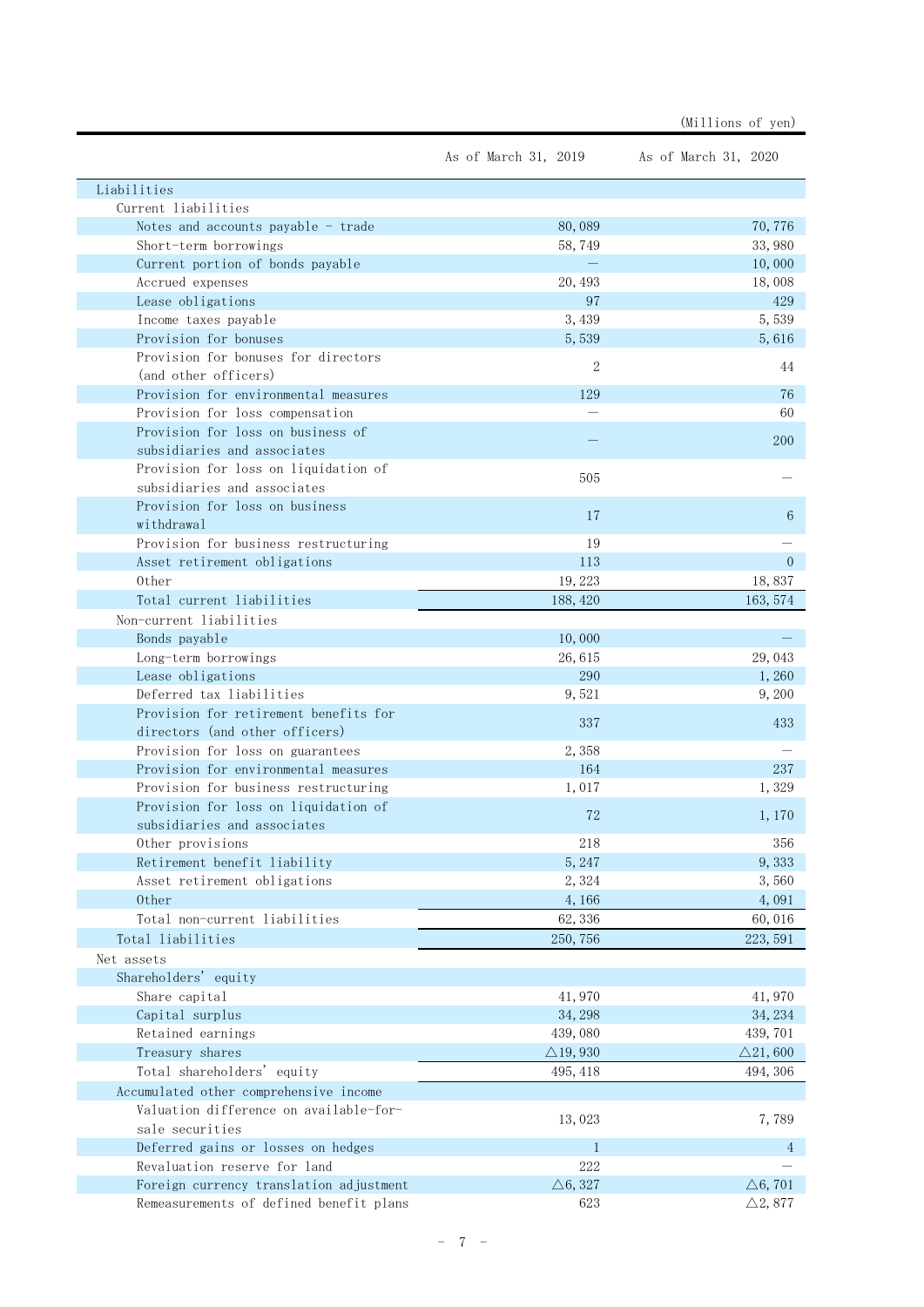| Total accumulated other comprehensive<br>1ncome | 7,542    | $\triangle$ 1,785 |
|-------------------------------------------------|----------|-------------------|
| Non-controlling interests                       | 50, 321  | 55,619            |
| Total net assets                                | 553, 282 | 548, 141          |
| Total liabilities and net assets                | 804, 038 | 771, 733          |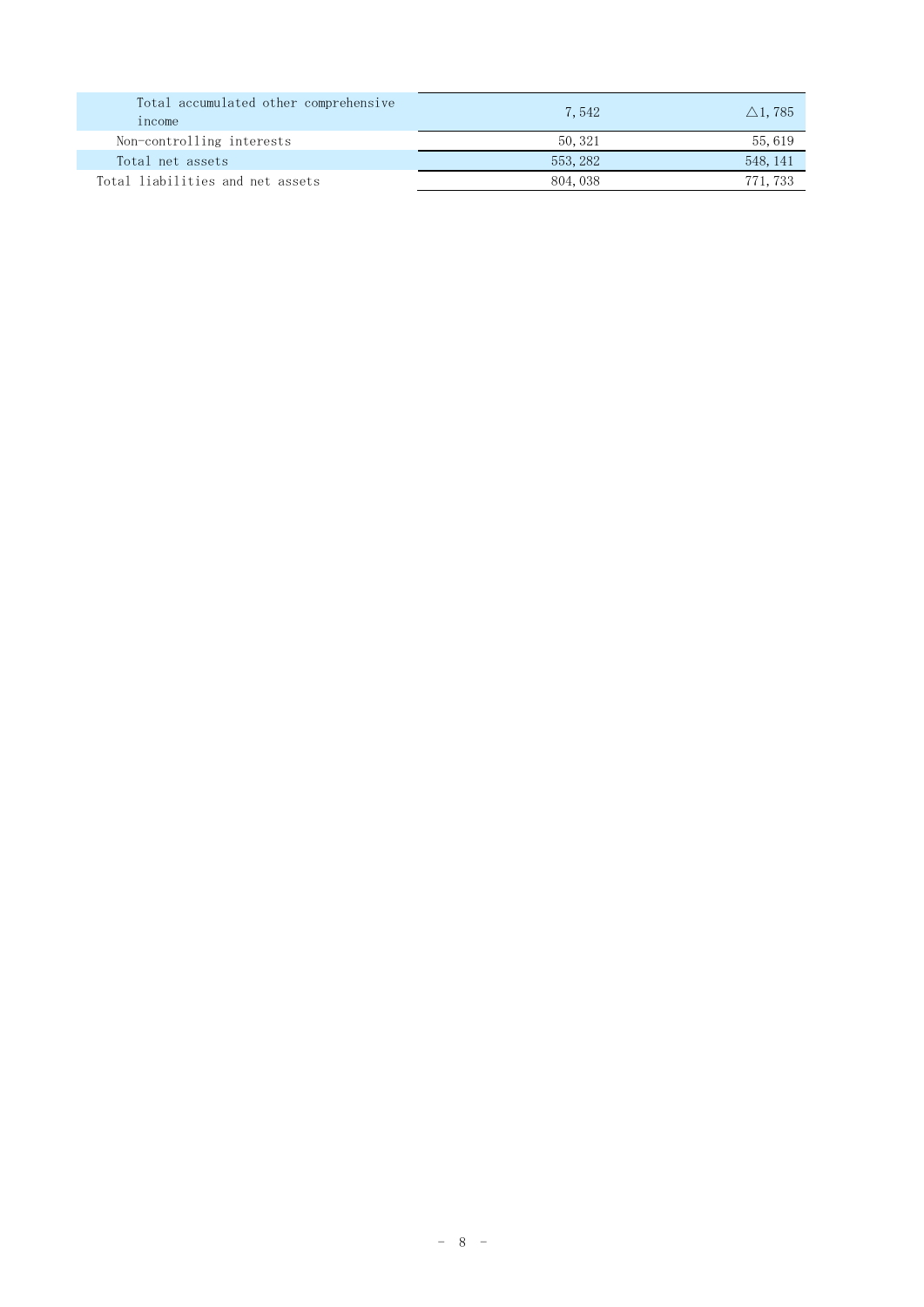#### 2. Consolidated Statements of Income

|                                                                  |                                     | (Millions of yen)                         |
|------------------------------------------------------------------|-------------------------------------|-------------------------------------------|
|                                                                  | Fiscal year ended<br>March 31, 2019 | Fiscal year ended<br>March 31, 2020       |
| Net sales                                                        | 648, 986                            | 613, 344                                  |
| Cost of sales                                                    | 512, 857                            | 481, 950                                  |
| Gross profit                                                     | 136, 129                            | 131, 394                                  |
| Selling, general and administrative expenses                     | 94,742                              | 97, 133                                   |
| Operating profit                                                 | 41,386                              | 34, 260                                   |
| Non-operating income                                             |                                     |                                           |
| Interest income                                                  | 642                                 | 565                                       |
| Dividend income                                                  | 2,200                               | 2,226                                     |
| Rental income                                                    | 1,623                               | 1,551                                     |
| Share of profit of entities accounted for                        |                                     |                                           |
| using equity method                                              | 28,408                              |                                           |
| 0ther                                                            | 1,819                               | 1,390                                     |
| Total non-operating income                                       | 34,694                              | 5,733                                     |
| Non-operating expenses                                           |                                     |                                           |
| Interest expenses                                                | 1,018                               | 968                                       |
| Personnel expenses for seconded employees                        | 1,430                               | 1,512                                     |
| Loss on disposal of non-current assets                           | 988                                 | 1,237                                     |
| Foreign exchange losses                                          | 594                                 | 1,342                                     |
| Rental expenses                                                  | 1,634                               | 1,628                                     |
| Share of loss of entities accounted for<br>using equity method   |                                     | 1,282                                     |
| 0ther                                                            | 1,216                               | 905                                       |
| Total non-operating expenses                                     | 6,882                               | 8,877                                     |
| Ordinary profit                                                  | 69, 199                             | 31, 116                                   |
| Extraordinary income                                             |                                     |                                           |
| Subsidy income                                                   |                                     | $*16,794$                                 |
| Gain on sales of investment securities                           | 989                                 | 2,676                                     |
| Reversal of provision for loss on                                |                                     | $\& 2\;1,024$                             |
| guarantees                                                       |                                     |                                           |
| Gain on step acquisitions                                        |                                     | $\frac{1}{2}$ $\frac{1}{2}$ $\frac{1}{6}$ |
| Gain on sales of non-current assets                              | $*4714$                             | $*4859$                                   |
| Insurance claim income                                           | $*5116$                             | * 5 5 6 4                                 |
| Gain on bargain purchase                                         |                                     | 492                                       |
| Gain on reversal of asset retirement                             | *6 650                              |                                           |
| obligations                                                      |                                     |                                           |
| Total extraordinary income                                       | 2,471                               | 13, 428                                   |
| Extraordinary losses                                             |                                     |                                           |
| Loss on tax purpose reduction entry of<br>non-current assets     |                                     | $*75,652$                                 |
| Provision for loss on liquidation of                             |                                     |                                           |
| subsidiaries and associates                                      |                                     | $*$ 8 1,098                               |
| Loss on valuation of investment                                  |                                     |                                           |
| securities                                                       | 690                                 | 939                                       |
| Loss on disposal of non-current assets                           | *9 646                              | *9 565                                    |
| Impairment loss                                                  |                                     | *10 381                                   |
| Provision for business restructuring                             |                                     | $*11350$                                  |
| Loss on valuation of interest rate swaps                         |                                     | 228                                       |
| loss compensation                                                |                                     | 217                                       |
| Provision for loss on business of<br>subsidiaries and associates |                                     | <b>*12 200</b>                            |
| Loss on step acquisitions                                        |                                     | $*$ <sub>13</sub> 197                     |
| Accident loss                                                    |                                     | *14 193                                   |
| Provision for environmental measures                             |                                     | <b>*15 177</b>                            |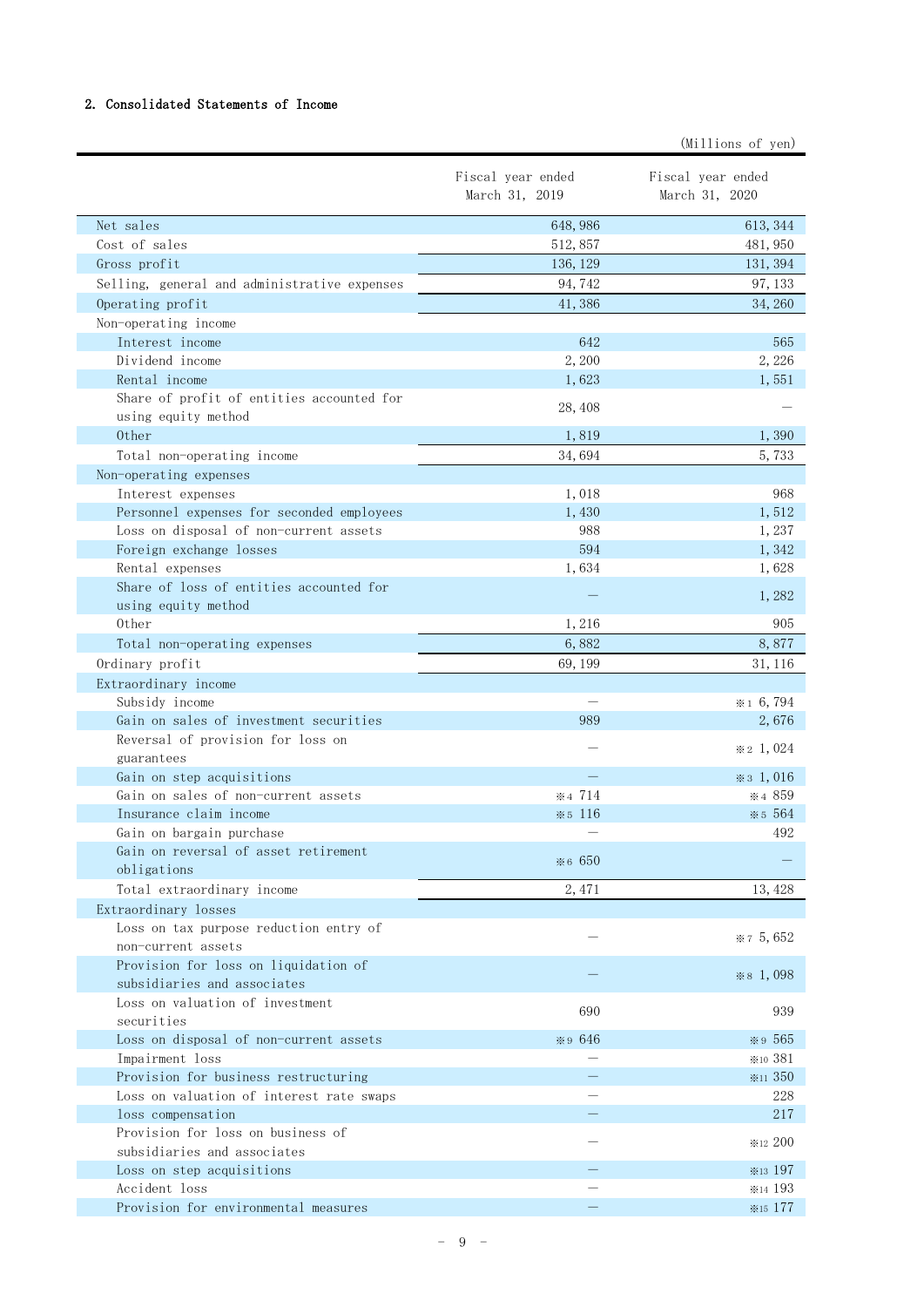| Provision for loss on guarantees | $\ge 16$ , 267 |         |
|----------------------------------|----------------|---------|
| Total extraordinary losses       | 2,604          | 10, 202 |
| Profit before income taxes       | 69.066         | 34, 343 |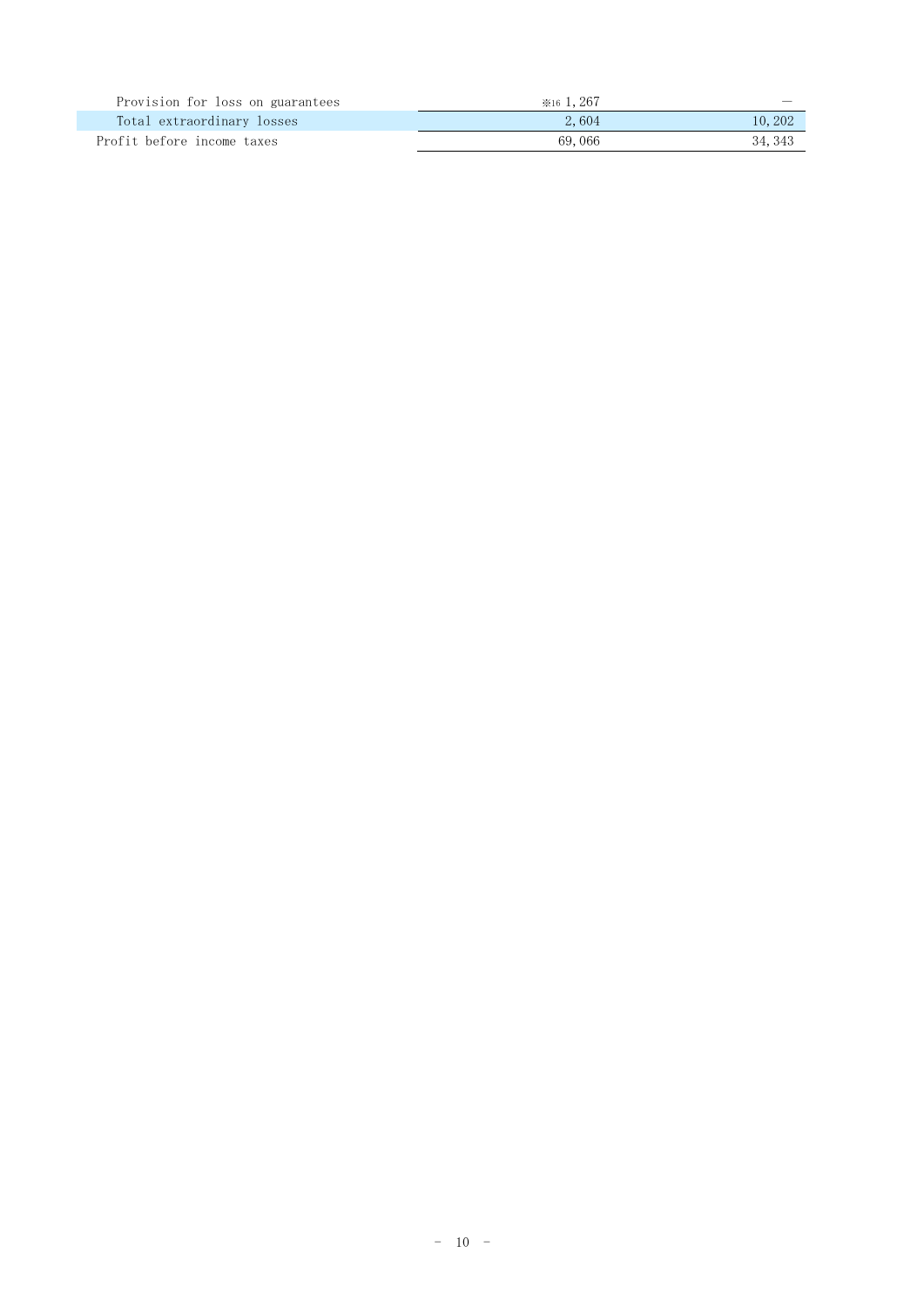|                                                     |                                     | (Millions of yen)                   |
|-----------------------------------------------------|-------------------------------------|-------------------------------------|
|                                                     | Fiscal year ended<br>March 31, 2019 | Fiscal year ended<br>March 31, 2020 |
| Income taxes - current                              | 8,333                               | 8,373                               |
| Income taxes - deferred                             | 753                                 | 1,482                               |
| Total income taxes                                  | 9,087                               | 9,855                               |
| Profit                                              | 59, 979                             | 24, 487                             |
| Profit attributable to non-controlling<br>interests | 4,979                               | 3,329                               |
| Profit attributable to owners of parent             | 55,000                              | 21, 158                             |
|                                                     |                                     |                                     |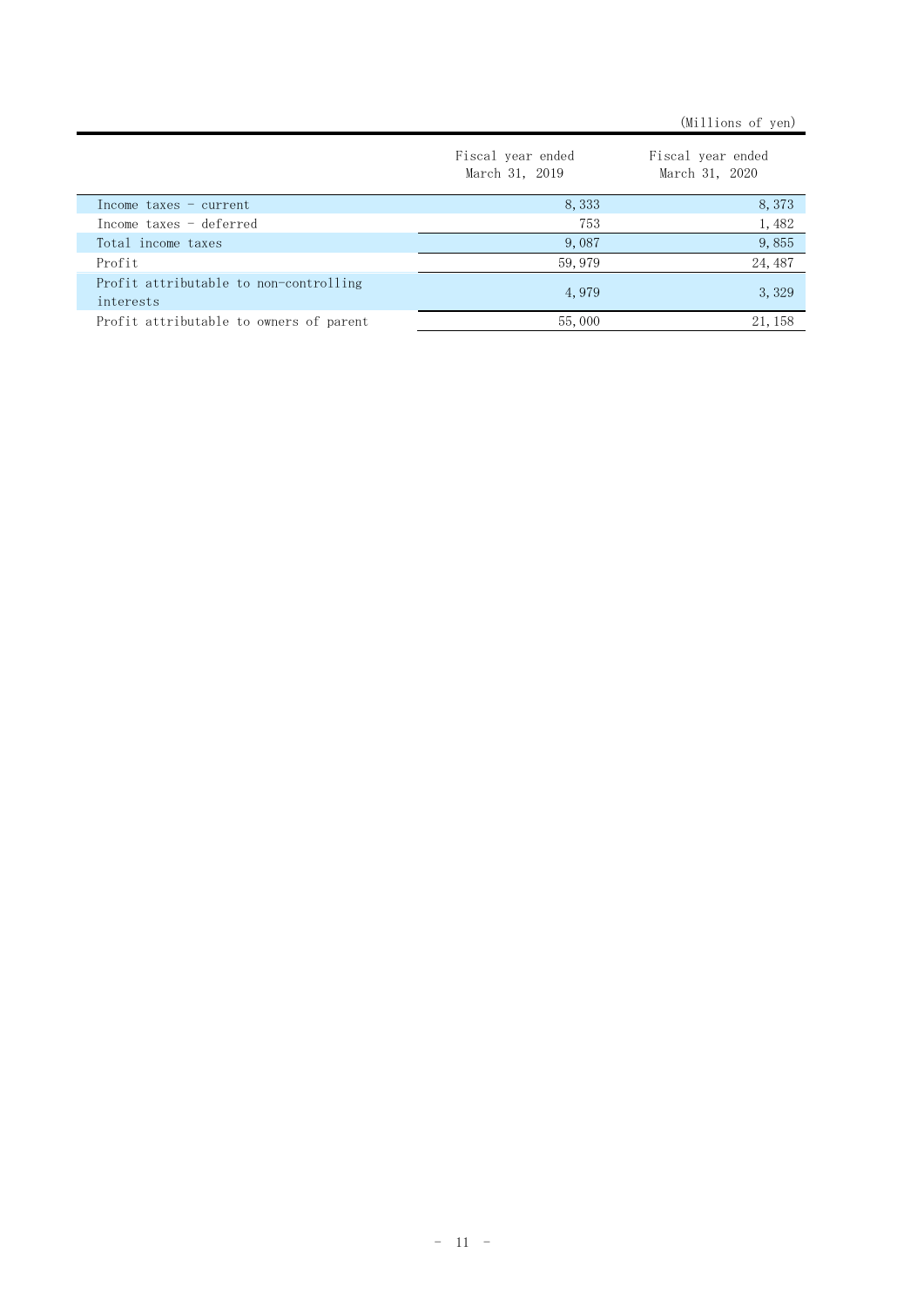#### (Consolidated Statements of Comprehensive Income)

|                                                                                         |                                     | (Millions of yen)                   |
|-----------------------------------------------------------------------------------------|-------------------------------------|-------------------------------------|
|                                                                                         | Fiscal year ended<br>March 31, 2019 | Fiscal year ended<br>March 31, 2020 |
| Profit                                                                                  | 59,979                              | 24, 487                             |
| Other comprehensive income                                                              |                                     |                                     |
| Valuation difference on available-for-<br>sale securities                               | $\triangle$ 4, 212                  | $\triangle$ 5, 172                  |
| Deferred gains or losses on hedges                                                      |                                     | 3                                   |
| Foreign currency translation adjustment                                                 | $\triangle$ 2, 232                  | $\triangle 3, 431$                  |
| Remeasurements of defined benefit plans,<br>net of tax                                  | $\triangle$ 1, 812                  | $\triangle$ 3, 386                  |
| Share of other comprehensive income of<br>entities accounted for using equity<br>method | 2,594                               | 1,488                               |
| Total other comprehensive income                                                        | $\triangle$ 5,661                   | $\triangle$ 10, 498                 |
| Comprehensive income                                                                    | 54, 318                             | 13,988                              |
| Comprehensive income attributable to                                                    |                                     |                                     |
| Comprehensive income attributable to<br>owners of parent                                | 50,795                              | 11,884                              |
| Comprehensive income attributable to non-<br>controlling interests                      | 3,522                               | 2, 104                              |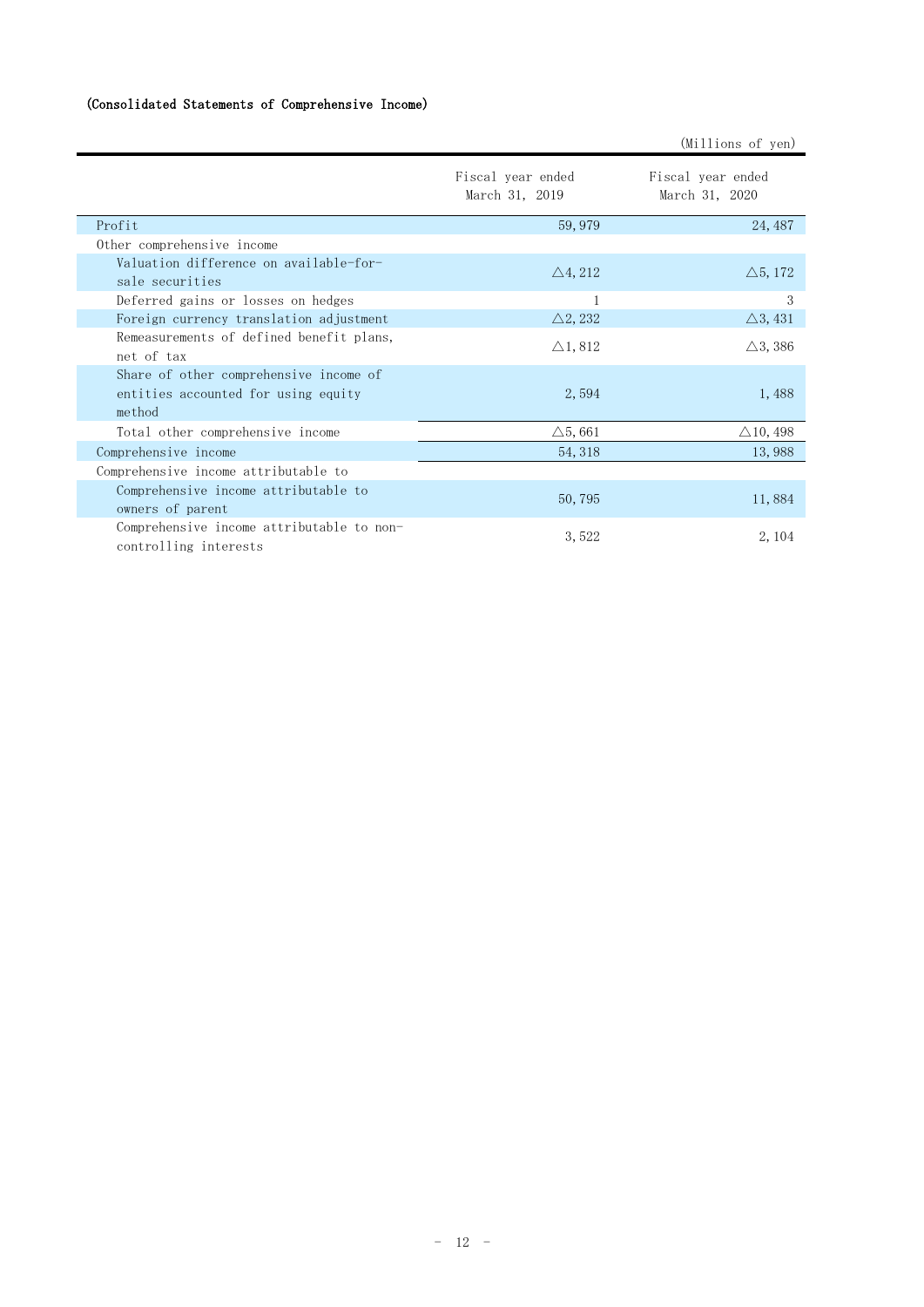#### 3.**Consolidated Statement of Changes in Net Assets**

|                                                                                                       |                          |                 |                      |                     | (Millions of yen)                |
|-------------------------------------------------------------------------------------------------------|--------------------------|-----------------|----------------------|---------------------|----------------------------------|
|                                                                                                       |                          |                 | Shareholders' equity |                     |                                  |
|                                                                                                       | Share capital            | Capital surplus | Retained earnings    | Treasury shares     | Total<br>shareholders'<br>equity |
| Balance at beginning of<br>period                                                                     | 41,970                   | 34, 578         | 399, 033             | $\triangle$ 19, 966 | 455,616                          |
| Changes during period                                                                                 |                          |                 |                      |                     |                                  |
| Dividends of surplus                                                                                  |                          |                 | $\triangle$ 14, 953  |                     | $\triangle$ 14, 953              |
| Profit attributable to<br>owners of parent                                                            |                          |                 | 55,000               |                     | 55,000                           |
| Purchase of treasury<br>shares                                                                        |                          |                 |                      | $\triangle 6$       | $\triangle 6$                    |
| Disposal of treasury<br>shares                                                                        |                          | 53              |                      | 42                  | 95                               |
| Cancellation of<br>treasury shares                                                                    |                          |                 |                      |                     |                                  |
| Transfer from<br>retained earnings to<br>capital surplus                                              |                          |                 |                      |                     |                                  |
| Change in scope of<br>consolidation                                                                   |                          |                 |                      |                     |                                  |
| Change in ownership<br>interest of parent<br>due to transactions<br>with non-controlling<br>interests |                          | $\triangle$ 333 |                      |                     | $\triangle$ 333                  |
| Reversal of<br>revaluation reserve<br>for land                                                        |                          |                 |                      |                     |                                  |
| Net changes in items<br>other than<br>shareholders' equity                                            |                          |                 |                      |                     |                                  |
| Total changes during<br>period                                                                        | $\overline{\phantom{0}}$ | $\triangle$ 280 | 40,046               | 35                  | 39,802                           |
| Balance at end of<br>period                                                                           | 41,970                   | 34, 298         | 439,080              | $\triangle$ 19, 930 | 495, 418                         |

|                                                          | Accumulated other comprehensive income                                               |                                             |                                           |                                                              |                                                      |                                                                  |                                                  |                     |
|----------------------------------------------------------|--------------------------------------------------------------------------------------|---------------------------------------------|-------------------------------------------|--------------------------------------------------------------|------------------------------------------------------|------------------------------------------------------------------|--------------------------------------------------|---------------------|
|                                                          | Valuati<br>on<br>differe<br>nce on<br>availab<br>$le-for-$<br>sale<br>securit<br>ies | Deferred<br>gains or<br>losses on<br>hedges | Revalua<br>tion<br>reserve<br>for<br>land | Foreign<br>currenc<br>y<br>transla<br>tion<br>adjustm<br>ent | Remeasure<br>ments of<br>defined<br>benefit<br>plans | Total<br>accumul<br>ated<br>other<br>compreh<br>ensive<br>income | $Non-$<br>controll<br>ing<br>interest<br>$\rm s$ | Total net<br>assets |
| Balance at beginning of<br>period                        | 17,261                                                                               | $\triangle$ 0                               | 222                                       | $\triangle$ 7, 614                                           | 1,878                                                | 11,747                                                           | 51,780                                           | 519, 144            |
| Changes during period                                    |                                                                                      |                                             |                                           |                                                              |                                                      |                                                                  |                                                  |                     |
| Dividends of surplus                                     |                                                                                      |                                             |                                           |                                                              |                                                      |                                                                  |                                                  | $\triangle$ 14, 953 |
| Profit attributable to<br>owners of parent               |                                                                                      |                                             |                                           |                                                              |                                                      |                                                                  |                                                  | 55,000              |
| Purchase of treasury<br>shares                           |                                                                                      |                                             |                                           |                                                              |                                                      |                                                                  |                                                  | $\triangle 6$       |
| Disposal of treasury<br>shares                           |                                                                                      |                                             |                                           |                                                              |                                                      |                                                                  |                                                  | 95                  |
| Cancellation of<br>treasury shares                       |                                                                                      |                                             |                                           |                                                              |                                                      |                                                                  |                                                  |                     |
| Transfer from<br>retained earnings to<br>capital surplus |                                                                                      |                                             |                                           |                                                              |                                                      |                                                                  |                                                  |                     |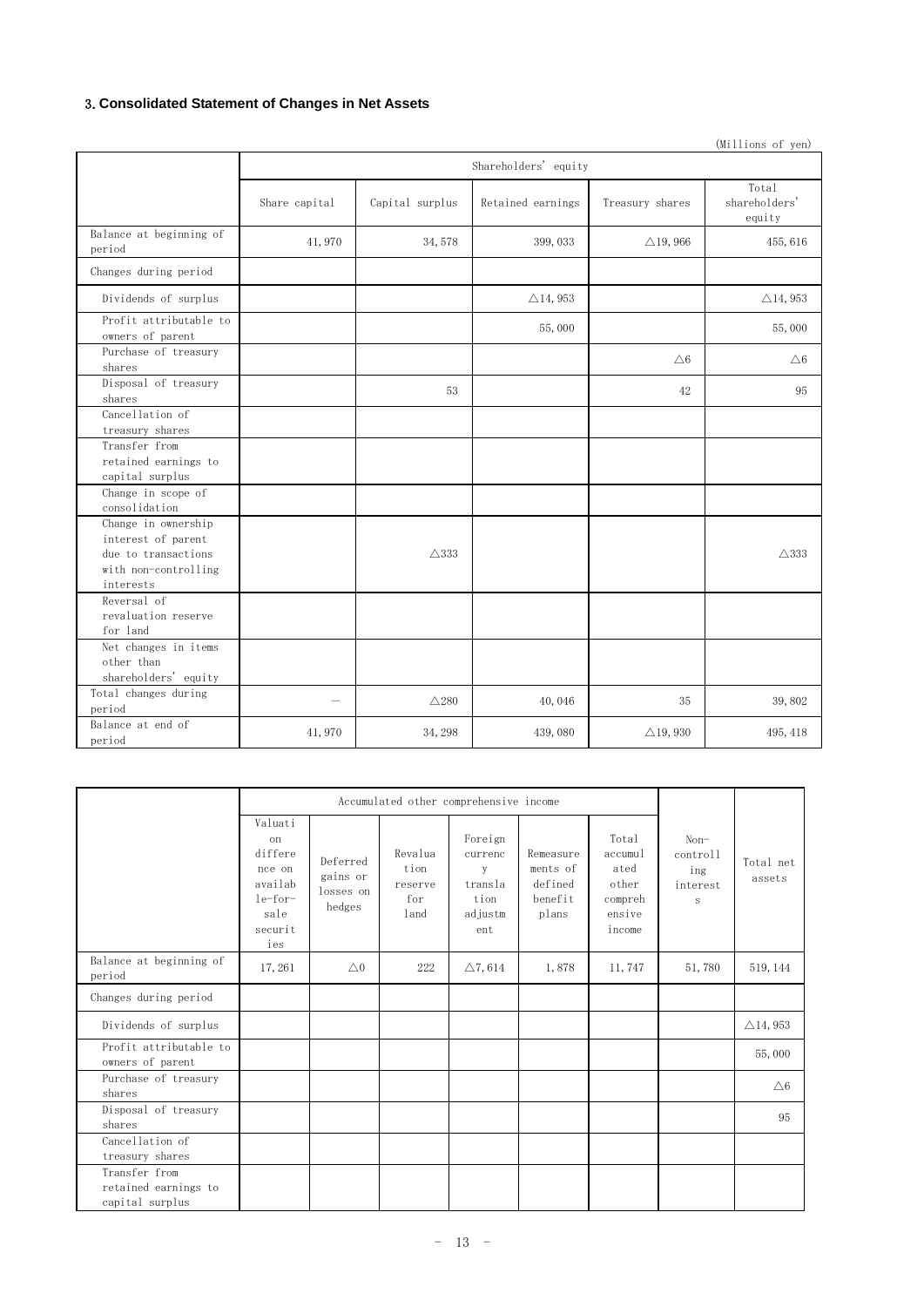| Change in scope of<br>consolidation                                                                   |                    |   |     |                    |                    |                    |                    |                   |
|-------------------------------------------------------------------------------------------------------|--------------------|---|-----|--------------------|--------------------|--------------------|--------------------|-------------------|
| Change in ownership<br>interest of parent<br>due to transactions<br>with non-controlling<br>interests |                    |   |     |                    |                    |                    |                    | $\triangle$ 333   |
| Reversal of<br>revaluation reserve<br>for land                                                        |                    |   |     |                    |                    |                    |                    |                   |
| Net changes in items<br>other than<br>shareholders' equity                                            | $\triangle$ 4, 238 |   | -   | 1,287              | $\triangle$ 1, 254 | $\triangle$ 4, 204 | $\triangle$ 1, 459 | $\triangle$ 5,664 |
| Total changes during<br>period                                                                        | $\triangle$ 4, 238 |   | -   | 1,287              | $\triangle$ 1, 254 | $\triangle 4, 204$ | $\triangle$ 1, 459 | 34, 138           |
| Balance at end of<br>period                                                                           | 13,023             | п | 222 | $\triangle 6, 327$ | 623                | 7,542              | 50, 321            | 553, 282          |

|                                                                                                       |               |                    |                      |                     | (Millions of yen)                |
|-------------------------------------------------------------------------------------------------------|---------------|--------------------|----------------------|---------------------|----------------------------------|
|                                                                                                       |               |                    | Shareholders' equity |                     |                                  |
|                                                                                                       | Share capital | Capital surplus    | Retained earnings    | Treasury shares     | Total<br>shareholders'<br>equity |
| Balance at beginning of<br>period                                                                     | 41,970        | 34, 298            | 439,080              | $\triangle$ 19, 930 | 495, 418                         |
| Changes during period                                                                                 |               |                    |                      |                     |                                  |
| Dividends of surplus                                                                                  |               |                    | $\triangle$ 14, 861  |                     | $\triangle$ 14, 861              |
| Profit attributable to<br>owners of parent                                                            |               |                    | 21, 158              |                     | 21, 158                          |
| Purchase of treasury<br>shares                                                                        |               |                    |                      | $\triangle$ 8,733   | $\triangle$ 8, 733               |
| Disposal of treasury<br>shares                                                                        |               | 11                 |                      | 40                  | 51                               |
| Cancellation of<br>treasury shares                                                                    |               | $\triangle$ 7, 023 |                      | 7,023               | $\overline{\phantom{0}}$         |
| Transfer from<br>retained earnings to<br>capital surplus                                              |               | 6,959              | $\triangle 6,959$    |                     |                                  |
| Change in scope of<br>consolidation                                                                   |               |                    | 1,246                |                     | 1,246                            |
| Change in ownership<br>interest of parent<br>due to transactions<br>with non-controlling<br>interests |               | $\triangle$ 10     |                      |                     | $\triangle$ 10                   |
| Reversal of<br>revaluation reserve<br>for land                                                        |               |                    | 37                   |                     | 37                               |
| Net changes in items<br>other than<br>shareholders' equity                                            |               |                    |                      |                     |                                  |
| Total changes during<br>period                                                                        |               | $\triangle 63$     | 621                  | $\triangle$ 1,669   | $\triangle 1, 111$               |
| Balance at end of<br>period                                                                           | 41,970        | 34, 234            | 439, 701             | $\triangle$ 21,600  | 494, 306                         |

| Valuati<br>on<br>differe<br>nce on<br>availab | Deferred<br>gains or<br>losses on | Accumulated other comprehensive income<br>Revalua<br>tion<br>reserve<br>for | Foreign<br>currenc<br>v<br>transla<br>tion | Remeasure<br>ments of<br>defined<br>benefit | Total<br>accumul<br>ated<br>other<br>compreh | $Non-$<br>controll<br>ing<br>interest<br>S | Total net<br>assets |
|-----------------------------------------------|-----------------------------------|-----------------------------------------------------------------------------|--------------------------------------------|---------------------------------------------|----------------------------------------------|--------------------------------------------|---------------------|
| $le-for-$                                     | hedges                            | land                                                                        | adjustm                                    | plans                                       | ensive                                       |                                            |                     |
| sale                                          |                                   |                                                                             | ent                                        |                                             | income                                       |                                            |                     |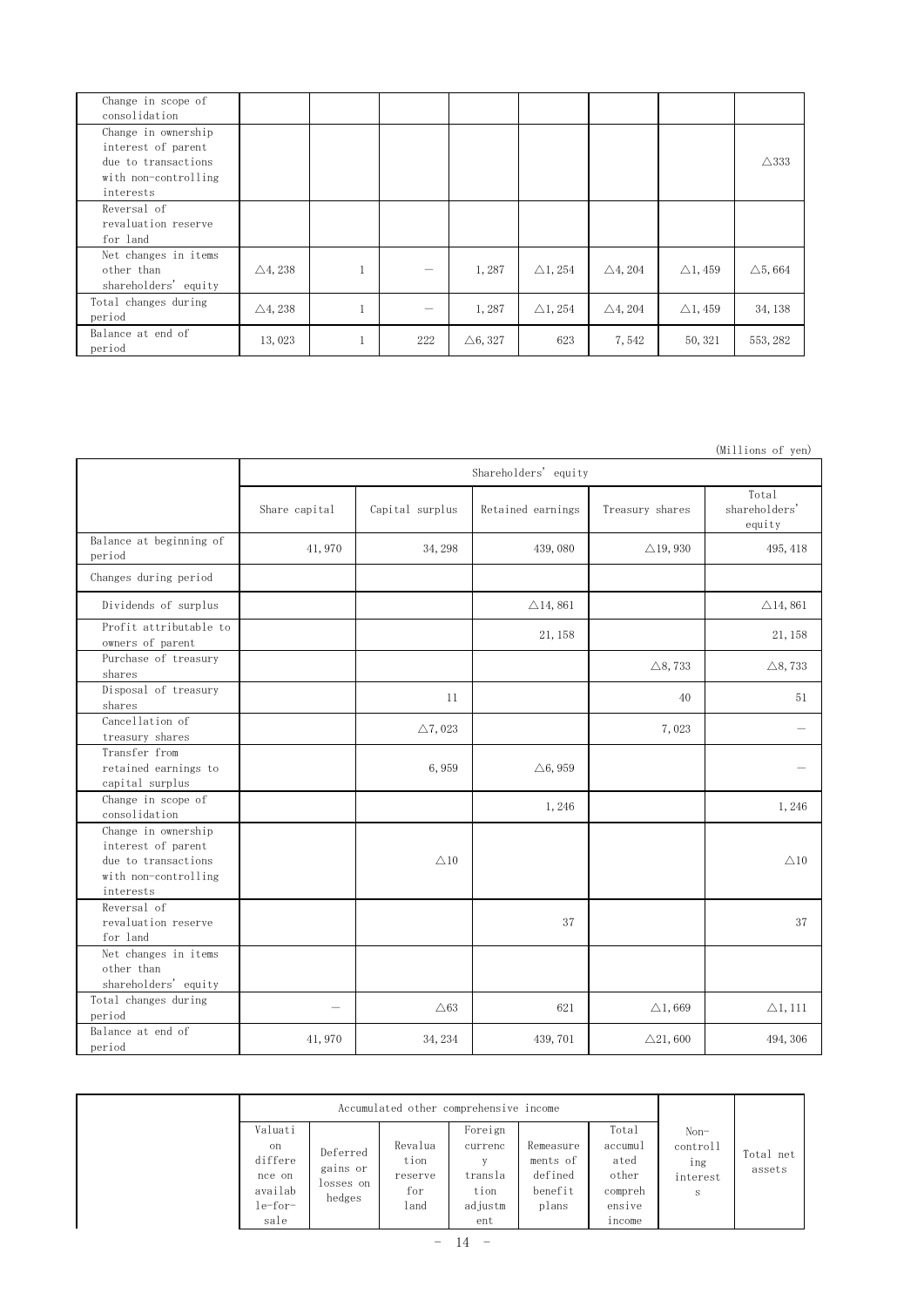|                                                                                                       | securit<br>ies     |                |                 |                    |                   |                    |         |                     |
|-------------------------------------------------------------------------------------------------------|--------------------|----------------|-----------------|--------------------|-------------------|--------------------|---------|---------------------|
| Balance at beginning of<br>period                                                                     | 13,023             | $\mathbf{1}$   | 222             | $\triangle 6, 327$ | 623               | 7,542              | 50, 321 | 553, 282            |
| Changes during period                                                                                 |                    |                |                 |                    |                   |                    |         |                     |
| Dividends of surplus                                                                                  |                    |                |                 |                    |                   |                    |         | $\triangle$ 14, 861 |
| Profit attributable to<br>owners of parent                                                            |                    |                |                 |                    |                   |                    |         | 21, 158             |
| Purchase of treasury<br>shares                                                                        |                    |                |                 |                    |                   |                    |         | $\triangle$ 8,733   |
| Disposal of treasury<br>shares                                                                        |                    |                |                 |                    |                   |                    |         | 51                  |
| Cancellation of<br>treasury shares                                                                    |                    |                |                 |                    |                   |                    |         |                     |
| Transfer from<br>retained earnings to<br>capital surplus                                              |                    |                |                 |                    |                   |                    |         |                     |
| Change in scope of<br>consolidation                                                                   |                    |                |                 |                    |                   |                    |         | 1,246               |
| Change in ownership<br>interest of parent<br>due to transactions<br>with non-controlling<br>interests |                    |                |                 |                    |                   |                    |         | $\triangle$ 10      |
| Reversal of<br>revaluation reserve<br>for land                                                        |                    |                |                 |                    |                   |                    |         | 37                  |
| Net changes in items<br>other than<br>shareholders' equity                                            | $\triangle$ 5, 233 | 3              | $\triangle$ 222 | $\triangle$ 374    | $\triangle$ 3,500 | $\triangle$ 9, 327 | 5,298   | $\triangle 4,029$   |
| Total changes during<br>period                                                                        | $\triangle$ 5, 233 | 3              | $\triangle$ 222 | $\triangle$ 374    | $\triangle$ 3,500 | $\triangle$ 9, 327 | 5,298   | $\triangle 5, 141$  |
| Balance at end of<br>period                                                                           | 7,789              | $\overline{4}$ | —               | $\triangle 6, 701$ | $\triangle 2,877$ | $\triangle$ 1,785  | 55,619  | 548, 141            |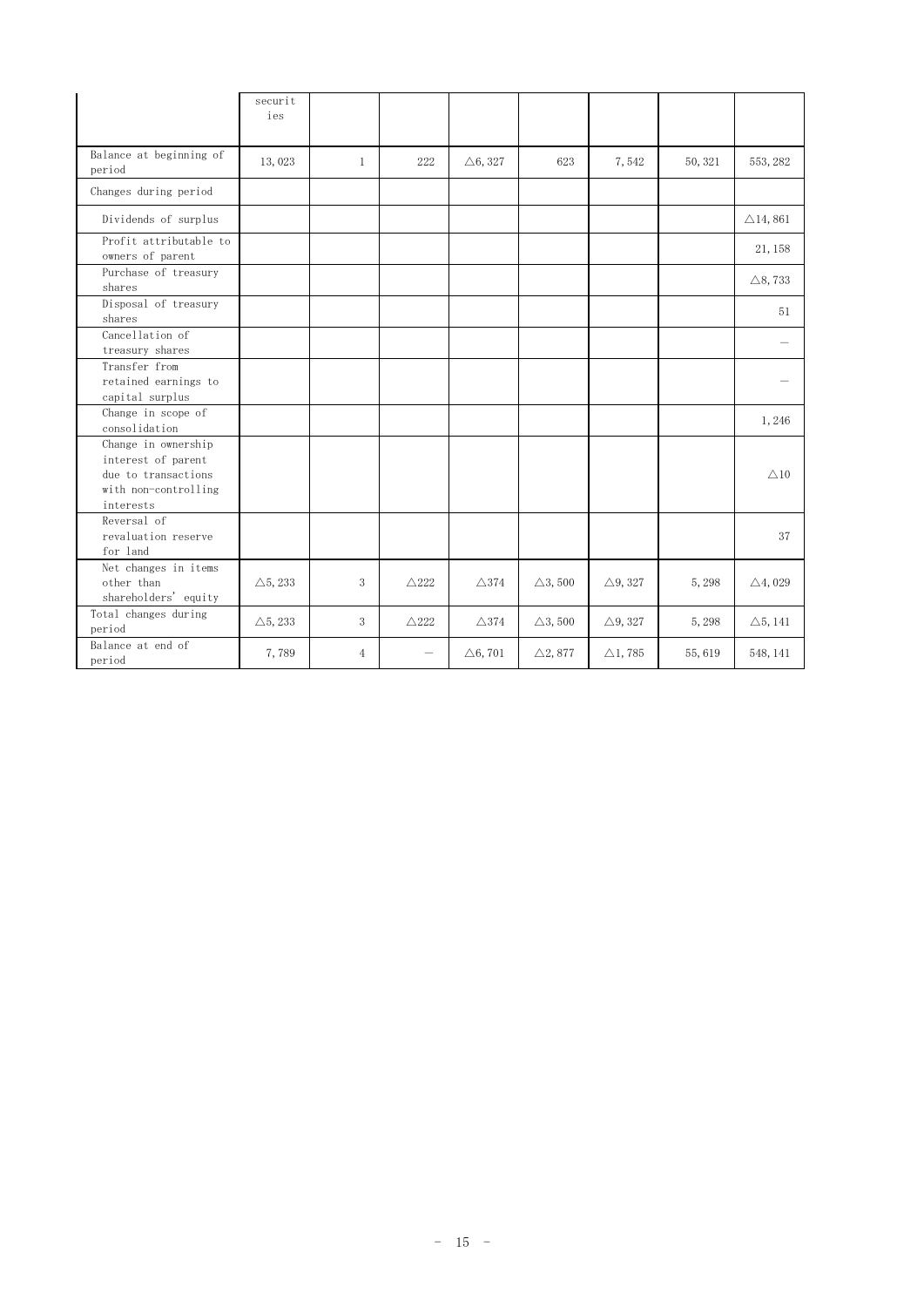#### 4. Consolidated Statement of Cash Flows

|                                                                           |                                     | (Millions of yen)                   |
|---------------------------------------------------------------------------|-------------------------------------|-------------------------------------|
|                                                                           | Fiscal year ended<br>March 31, 2019 | Fiscal year ended<br>March 31, 2020 |
| Cash flows from operating activities                                      |                                     |                                     |
| Profit before income taxes                                                | 69,066                              | 34, 343                             |
| Depreciation                                                              | 27, 451                             | 29,591                              |
| Loss (gain) on disposal of non-current                                    | 870                                 | 778                                 |
| assets                                                                    |                                     |                                     |
| Amortization of goodwill                                                  | 260                                 | 380                                 |
| Share of loss (profit) of entities                                        | $\triangle$ 28, 408                 | 1,282                               |
| accounted for using equity method                                         |                                     |                                     |
| Impairment loss<br>Loss on tax purpose reduction entry of                 |                                     | 381                                 |
| non-current assets                                                        |                                     | 5,652                               |
| Subsidy income                                                            |                                     | $\triangle 6, 794$                  |
| Gain on reversal of asset retirement                                      |                                     |                                     |
| obligations                                                               | $\wedge$ 650                        |                                     |
| Insurance claim income                                                    | $\triangle$ 173                     | $\triangle$ 572                     |
| Increase (decrease) in allowance for                                      | $\triangle$ 137                     | 187                                 |
| doubtful accounts                                                         |                                     |                                     |
| Increase (decrease) in retirement benefit                                 | $\triangle$ 682                     | $\triangle$ 48                      |
| liability                                                                 |                                     |                                     |
| Interest and dividend income                                              | $\triangle 2, 842$                  | $\triangle 2,791$                   |
| Interest expenses                                                         | 1,018                               | 968                                 |
| Loss (gain) on sales of short-term and<br>long-term investment securities | $\triangle$ 1, 041                  | $\triangle$ 2,682                   |
| Loss (gain) on valuation of short-term                                    |                                     |                                     |
| and long-term investment securities                                       | 837                                 | 762                                 |
| Decrease (increase) in trade receivables                                  | 8,059                               | 19,048                              |
| Decrease (increase) in inventories                                        | $\triangle$ 15,750                  | 5,694                               |
| Increase (decrease) in trade payables                                     | $\triangle$ 7, 290                  | $\triangle$ 13,799                  |
| Increase (decrease) in accrued                                            |                                     | 1,976                               |
| consumption taxes                                                         | $\triangle 1, 141$                  |                                     |
| Increase (decrease) in provision for                                      |                                     |                                     |
| retirement benefits for directors (and                                    | 68                                  | $\triangle$ 245                     |
| other officers)                                                           |                                     |                                     |
| Increase (decrease) in provision for loss<br>on withdrawal from business  | $\triangle$ 107                     | $\triangle$ 11                      |
| Increase (decrease) in provision for loss                                 |                                     |                                     |
| on liquidation of subsidiaries and                                        | $\triangle$ 144                     | 592                                 |
| associates                                                                |                                     |                                     |
| Increase (decrease) in provision for loss                                 |                                     |                                     |
| on guarantees                                                             | 1,270                               | $\triangle$ 2, 358                  |
| Other, net                                                                | 5,779                               | $\triangle$ 3, 920                  |
| Subtotal                                                                  | 56, 313                             | 68,416                              |
| Interest and dividends received                                           | 2,804                               | 2,755                               |
| Dividends received from entities                                          | 12, 323                             | 10,693                              |
| accounted for using equity method                                         |                                     |                                     |
| Interest paid                                                             | $\triangle$ 1,020                   | $\triangle$ 1,030                   |
| Income taxes paid                                                         | $\triangle 6, 552$                  | $\triangle 7, 173$                  |
| Proceeds from insurance income                                            | 173                                 | 572                                 |
| Net cash provided by (used in) operating<br>activities                    | 64,042                              | 74, 234                             |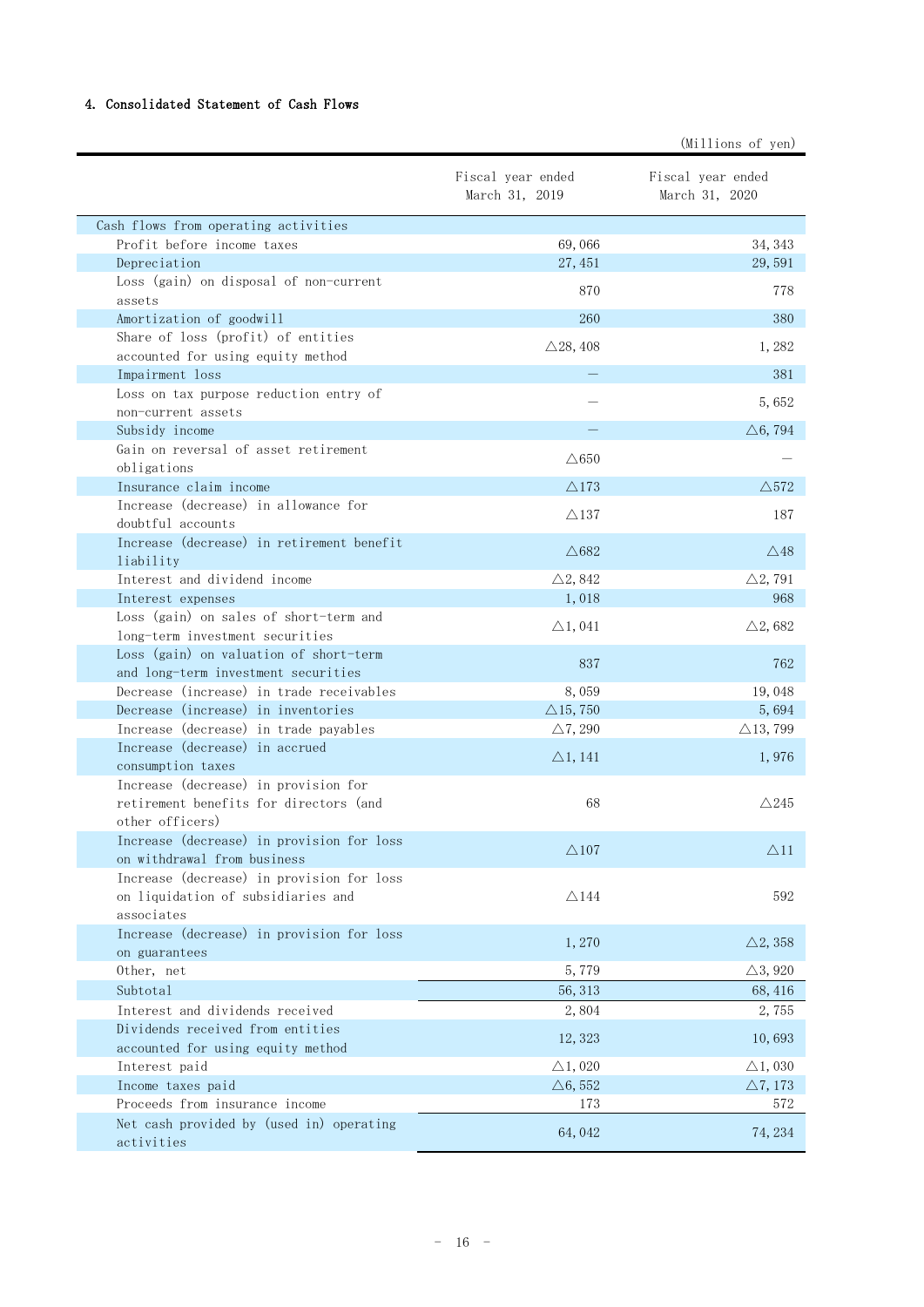|                                                                                                                              |                                     | (Millions of yen)                   |
|------------------------------------------------------------------------------------------------------------------------------|-------------------------------------|-------------------------------------|
|                                                                                                                              | Fiscal year ended<br>March 31, 2019 | Fiscal year ended<br>March 31, 2020 |
| Cash flows from investing activities                                                                                         |                                     |                                     |
| Purchase of non-current assets                                                                                               | $\triangle$ 37, 409                 | $\triangle$ 43, 453                 |
| Proceeds from sales of non-current assets                                                                                    | 891                                 | 1,144                               |
| Purchase of investment securities                                                                                            | $\triangle$ 5, 039                  | $\triangle$ 1, 544                  |
| Proceeds from sales of investment<br>securities                                                                              | 648                                 | 4,702                               |
| Loan advances                                                                                                                | $\triangle$ 493                     | $\triangle$ 731                     |
| Collection of loans receivable                                                                                               | 445                                 | 398                                 |
| Proceeds from purchase of shares of<br>subsidiaries resulting in change in scope<br>of consolidation                         |                                     | 5,810                               |
| Proceeds from sales of shares of<br>subsidiaries resulting in change in scope<br>of consolidation                            | 939                                 |                                     |
| Other, net                                                                                                                   | $\triangle$ 2, 743                  | $\triangle$ 248                     |
| Net cash provided by (used in) investing<br>activities                                                                       | $\triangle$ 42,761                  | $\triangle$ 33, 922                 |
| Cash flows from financing activities                                                                                         |                                     |                                     |
| Net increase (decrease) in short-term<br>borrowings                                                                          | $\triangle$ 10,599                  | $\triangle$ 14, 927                 |
| Proceeds from long-term borrowings                                                                                           | 16,773                              | 8,697                               |
| Repayments of long-term borrowings                                                                                           | $\triangle$ 17,893                  | $\triangle$ 15,768                  |
| Purchase of treasury shares                                                                                                  | $\triangle 6$                       | $\triangle$ 8, 733                  |
| Dividends paid                                                                                                               | $\triangle$ 14, 953                 | $\triangle$ 14,861                  |
| Dividends paid to non-controlling<br>interests                                                                               | $\triangle$ 1, 751                  | $\triangle$ 1,890                   |
| Payments from changes in ownership<br>interests in subsidiaries that do not<br>result in change in scope of<br>consolidation | $\triangle$ 2, 859                  | $\triangle$ 1, 208                  |
| Other, net                                                                                                                   | $\triangle$ 105                     | $\triangle$ 870                     |
| Net cash provided by (used in) financing<br>activities                                                                       | $\triangle$ 31, 396                 | $\triangle$ 49, 563                 |
| Effect of exchange rate change on cash and<br>cash equivalents                                                               | 190                                 | $\triangle$ 1, 342                  |
| Net increase (decrease) in cash and cash<br>equivalents                                                                      | $\triangle$ 9, 925                  | $\triangle$ 10, 594                 |
| Cash and cash equivalents at beginning of<br>period                                                                          | 90, 304                             | 80, 379                             |
| Increase in cash and cash equivalents<br>resulting from inclusion of subsidiaries in<br>consolidation                        |                                     | 258                                 |
| Cash and cash equivalents at end of period                                                                                   | 80, 379                             | 70,043                              |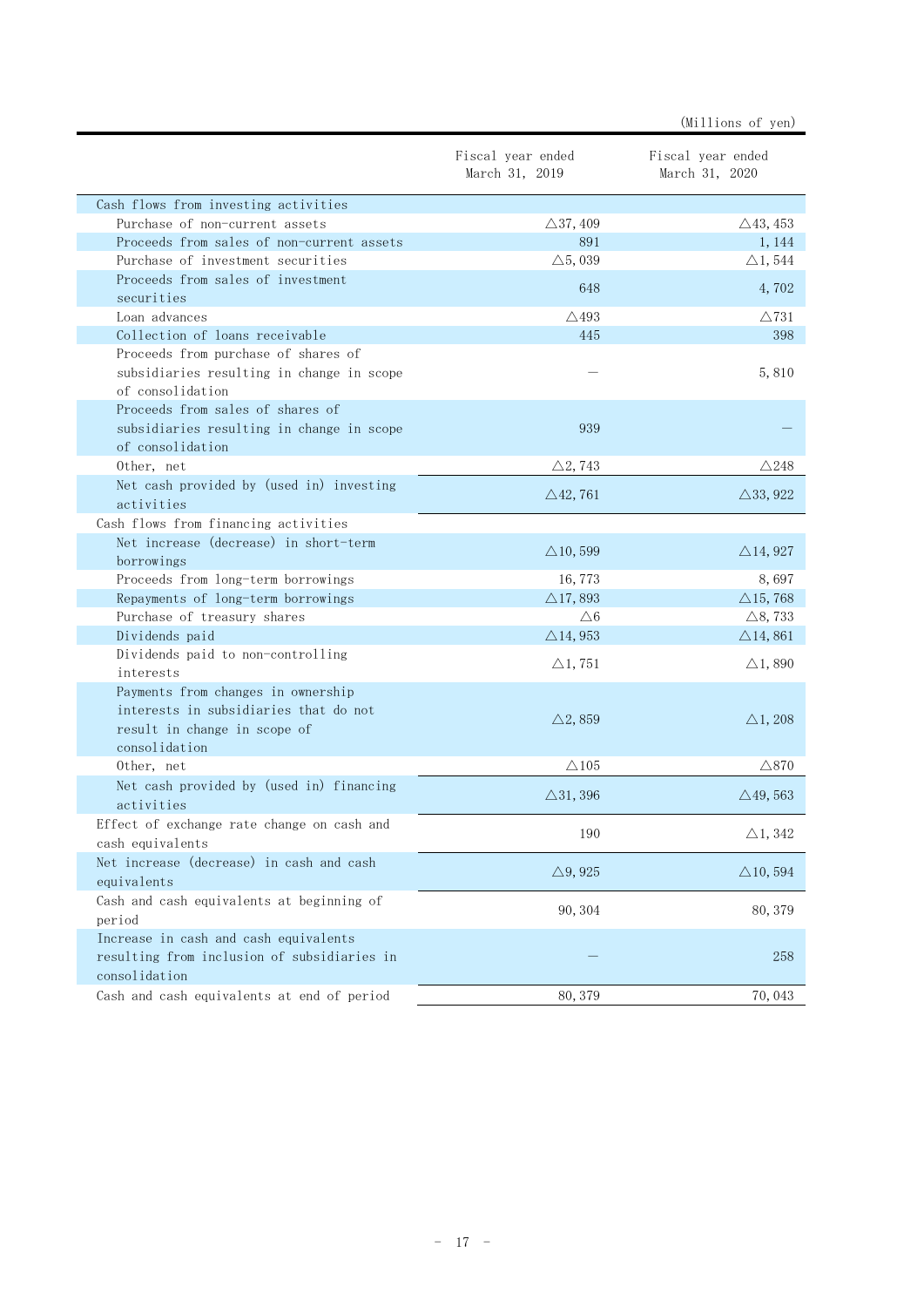#### **4. Segment Information**

(Millions of yen, rounded down) FY2018 **Natural** Gas **Chemicals** Aromatic Chamials **Specialty** Chemicals **Information** & Advanced Other Adjustments Consolidated Sales: Sales to third parties 180,554 211,123 204,634 51,986 686 - 648,986 Inter segment sales 7,770 593 1,099 9 127 (9,601) 188,325 211,717 205,734 51,996 814 (9,601) 648,986 Ordinary income 22,665 13,961 28,206 4,480 480 (594) 69,199<br>
Segment aseets 204,278 211,795 238,546 72,484 30,606 46,326 804,038 Segment aseets 204,278 211,795 238,546 72,484 30,606 46,326 Others: Depreciation and amortization 5,512 8,734 8,710 3,616 19 858 27,451 Amortization of goodwill - 260 - - - - 260 Interest income Interest expenses 76 772 633 109 7 (582) 1,018 Equity in earnings of affiliates 19,402 7 7,875 783 340 - 28,408 Investment in affiliates accounted For by the equity method<br>
For by the equity method<br>
Capital expenditures<br>  $\begin{array}{ccc} 74,222 & 464 & 22,230 & 10,520 & 4,178 & 800 & 112,417 \end{array}$ <br>
Capital expenditures<br>  $\begin{array}{ccc} 5,792 & 14,630 & 14,406 & 2,303 & 0 & 2,146 & 39,279 \end{array}$ Capital expenditures

|                                                                |                             |                      |                        |                              |        |          | (Millions of yen, rounded down) |
|----------------------------------------------------------------|-----------------------------|----------------------|------------------------|------------------------------|--------|----------|---------------------------------|
|                                                                |                             |                      |                        | FY2019                       |        |          |                                 |
|                                                                | Natural<br>Gas<br>Chemicals | Aromatic<br>Chamials | Specialty<br>Chemicals | Information<br>&<br>Advanced | Other  |          | Adjustments Consolidated        |
| Sales:                                                         |                             |                      |                        |                              |        |          |                                 |
| Sales to third parties                                         | 157,158                     | 200,174              | 200,396                | 54,716                       | 898    |          | 613,344                         |
| Inter segment sales                                            | 6,632                       | 952                  | 1,621                  | 165                          | 123    | (9, 495) |                                 |
|                                                                | 163,790                     | 201,127              | 202,017                | 54,881                       | 1,021  | (9, 495) | 613,344                         |
| Ordinary income                                                | (5,711)                     | 10,470               | 22,329                 | 5,846                        | 8      | (1,827)  | 31,116                          |
| Segment aseets                                                 | 194,091                     | 204,126              | 235,638                | 75,080                       | 34,569 | 28,226   | 771,733                         |
| Others:                                                        |                             |                      |                        |                              |        |          |                                 |
| Depreciation and amortization                                  | 6,352                       | 9,588                | 8,724                  | 3,853                        | 19     | 1,052    | 29,591                          |
| Amortization of goodwill                                       | 123                         | 256                  |                        |                              |        |          | 380                             |
| Interest income                                                | 59                          | 218                  | 236                    | 27                           | 9      | 14       | 565                             |
| Interest expenses                                              | 112                         | 710                  | 562                    | 72                           | 5      | (494)    | 968                             |
| Equity in earnings of affiliates                               | (4, 973)                    | 49                   | 3,357                  | 344                          | (60)   |          | (1, 282)                        |
| Investment in affiliates accounted<br>for by the equity method | 64,623                      | 499                  | 20,002                 | 10,537                       |        | (149)    | 95,513                          |
| Capital expenditures                                           | 7,294                       | 15,022               | 14,677                 | 2,635                        |        | 2,759    | 42,389                          |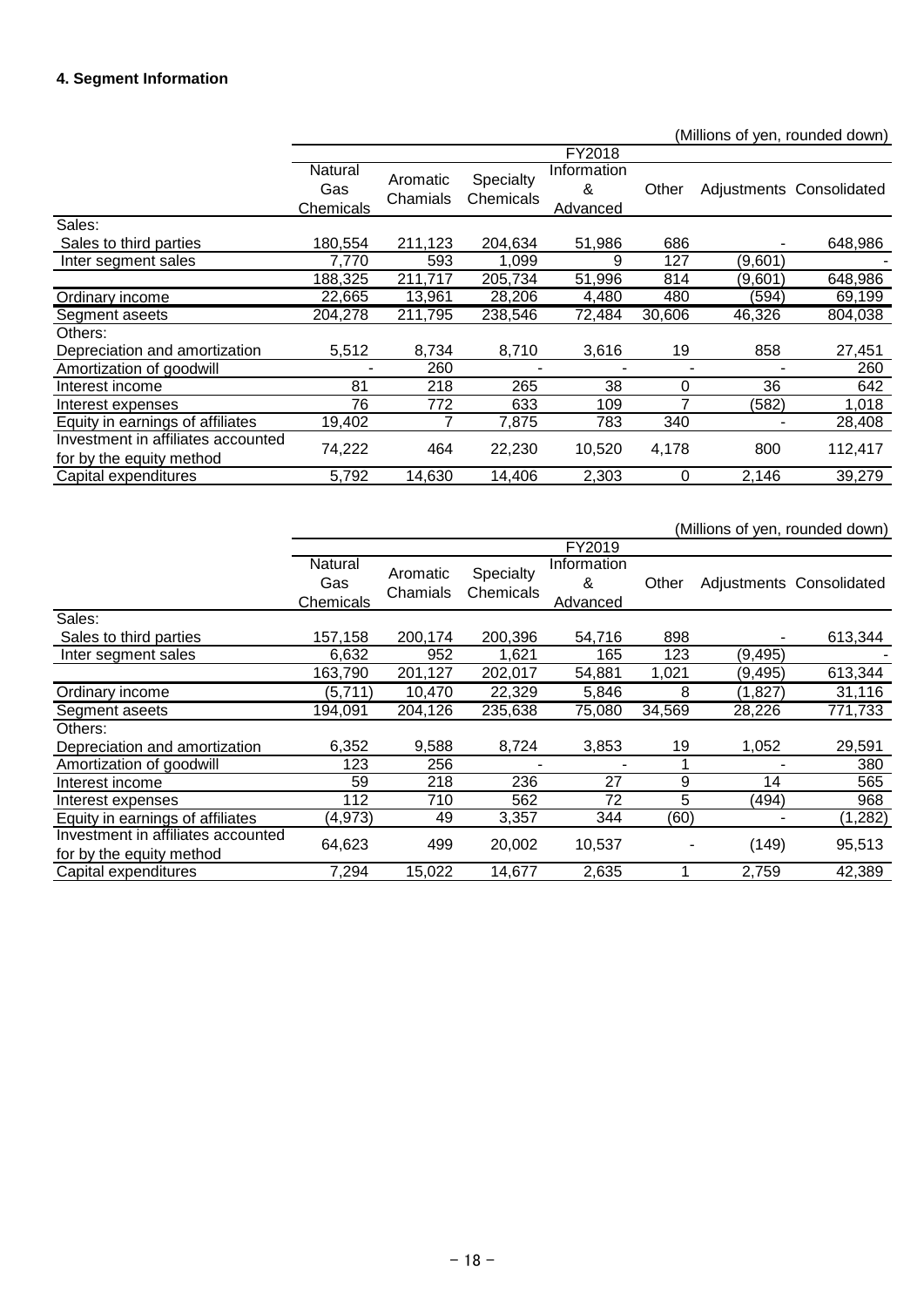#### **FY2019 Outline of Consoliodated Results**

|                                                 |        |        |        |         |            | (Billions of yen, rounded down) |
|-------------------------------------------------|--------|--------|--------|---------|------------|---------------------------------|
|                                                 |        |        |        | Change  | FY 2020    | FY 2020                         |
|                                                 | FY2018 | FY2019 | Change | $(\%)$  | First half | Full Year                       |
|                                                 |        |        |        |         | forecast   | forecast                        |
| Net sales                                       | 648.9  | 613.3  | (35.6) | (5.5)   | 270.0      | 580.0                           |
| <b>Natural Gas Chemicals</b>                    | 188.3  | 163.7  | (24.5) | (13.0)  | 68.4       | 146.4                           |
| <b>Aromatic Chemicals</b>                       | 211.7  | 201.1  | (10.5) | (5.0)   | 79.7       | 174.0                           |
| <b>Specialty Chemicals</b>                      | 205.7  | 202.0  | (3.7)  | (1.8)   | 98.1       | 208.1                           |
| <b>Information and Advanced Materials</b>       | 51.9   | 54.8   | 2.8    | 5.5     | 26.2       | 53.0                            |
| Other and Adjustment                            | (8.7)  | (8.4)  | 0.3    |         | (2.5)      | (1.6)                           |
| Operating income (loss)                         | 41.3   | 34.2   | (7.1)  | (17.2)  | 8.0        | 27.0                            |
| <b>Natural Gas Chemicals</b>                    | 3.3    | 0.1    | (3.2)  | (96.4)  | (2.2)      | (1.5)                           |
| <b>Aromatic Chemicals</b>                       | 14.6   | 11.1   | (3.5)  | (23.9)  | 1.1        | 6.4                             |
| <b>Specialty Chemicals</b>                      | 21.2   | 19.9   | (1.3)  | (6.5)   | 8.5        | 20.3                            |
| <b>Information and Advanced Materials</b>       | 3.9    | 5.6    | 1.7    | 44.5    | 2.3        | 4.6                             |
| Other and Adjustment                            | (1.8)  | (2.5)  | (0.7)  |         | (1.8)      | (2.8)                           |
| Non-operating profit                            | 27.8   | (3.1)  | (30.9) | (111.3) | (2.0)      | (1.0)                           |
| Ordinary income                                 | 69.1   | 31.1   | (38.0) | (55.0)  | 6.0        | 26.0                            |
| <b>Natural Gas Chemicals</b>                    | 22.6   | (5.7)  | (28.3) | (125.2) | (3.8)      | (1.8)                           |
| <b>Aromatic Chemicals</b>                       | 13.9   | 10.4   | (3.4)  | (25.0)  | 0.7        | 5.6                             |
| <b>Specialty Chemicals</b>                      | 28.2   | 22.3   | (5.8)  | (20.8)  | 7.7        | 19.4                            |
| <b>Information and Advanced Materials</b>       | 4.4    | 5.8    | 1.3    | 30.5    | 2.5        | 4.9                             |
| Other and Adjustment                            | (0.1)  | (1.8)  | (1.7)  |         | (1.2)      | (2.0)                           |
| Extoraordinary income and loss, net             | (0.1)  | 3.2    | 3.3    |         | 1.0        | 1.0                             |
| Income before income taxes, etc.                | 69.0   | 34.3   | (34.7) | (50.3)  | 7.0        | 27.0                            |
| Net income attributable to owners of the parent | 55.0   | 21.1   | (33.8) | (61.5)  | 4.0        | 17.0                            |

## **4.Other Information 1**

|                             |           | FY2016 | FY2017 | FY2018 | FY2019 | FY2020<br>Forecast |
|-----------------------------|-----------|--------|--------|--------|--------|--------------------|
| Investments                 | Full year | 35.0   | 30.9   | 39.2   | 42.3   | 50.0               |
| (Billions of yen)           | 1H        | 13.7   | 13.9   | 18.6   | 22.4   | 23.0               |
| Depreciation & amortization | Full year | 25.6   | 27.0   | 27.4   | 29.5   | 31.0               |
| (Billions of yen)           | 1H        | 12.2   | 13.1   | 13.5   | 14.4   | 15.0               |
| R&D expenditures            | Full year | 19.2   | 18.9   | 18.6   | 19.6   | 21.5               |
| (Billions of yen)           | 1H        | 9.6    | 9.5    | 9.1    | 9.4    | 10.8               |
| Number of Staff             | Year-end  | 8,034  | 8,009  | 8,276  | 8,954  | 9,184              |
| ROA (Ordinary income)       |           | 8.4%   | 10.6%  | 8.7%   | 3.9%   | 3.3%               |
| ROE (Net income)            |           | 12.0%  | 13.6%  | 11.3%  | 4.3%   | 3.5%               |

#### **5.Other Information 2**

|                                                |            | FY2015       |            | FY2016      |              | FY2017       |              | FY2018       |              | FY2019      | FY2020       |
|------------------------------------------------|------------|--------------|------------|-------------|--------------|--------------|--------------|--------------|--------------|-------------|--------------|
|                                                |            | Result       |            | Result      |              | Result       |              | Result       |              | Result      | Forecast     |
|                                                | First half | Second half  | First half | Second half | First half   | Second half  | First half   | Second half  | First half   | Second half | Full year    |
| <b>Exchange Rate</b><br>(JPY/USD, Average)     | 122        | 118          | 105        | 112         | 111          | 111          | 110          | 112          | 109          | 109         | 105          |
| <b>Exchange Rate</b><br>(JPY/EUR, Average)     | 135        | 130          | 118        | 119         | 126          | 133          | 130          | 127          | 121          | 120         | 120          |
| crude oil (Dubai)<br>(USD/BBL)                 | 56         | 36           | 43         | 51          | 50           | 62           | 73           | 65           | 64           | 56          | 38           |
| Methanol (USD/MT,<br>Asian average spot price) | 301        | 230          | 230        | 327         | 296          | 381          | 408          | 335          | 277          | 245         | 240          |
| Mixed Xylene<br>(USD/MT)                       | 740        | 630          | 660        | 680         | 650          | 725          | 845          | 730          | 705          | 640         | 470          |
| <b>Bisphenol A</b>                             | 950        | 850          | 1,000      | 1,000       | 1,100        | 1,200        | 1,600        | 1,200        | 1,000        | 1,050       | <b>700</b>   |
| $(USD/MT)^*$                                   | ~1,500     | ~1,100       | ~1,200     | ~1,400      | ~1,300       | ~1,700       | ~1,900       | ~1,800       | ~1,450       | ~1,350      | ~1,300       |
| Polycarbonate                                  | 2,100      | 2,000        | 2,200      | 2,400       | 2,500        | 2,900        | 2,700        | 2,100        | 1,900        | 1,650       | ,400         |
| $(USD/MT)^*$                                   | ~2,650     | $\sim$ 2,400 | ~2,500     | ~2,800      | $\sim$ 2,900 | $\sim$ 3,900 | $\sim$ 3,800 | $\sim$ 2,800 | $\sim$ 2,250 | ~2,000      | $\sim$ 2,000 |

\*Describe the minimum and maximum values during the period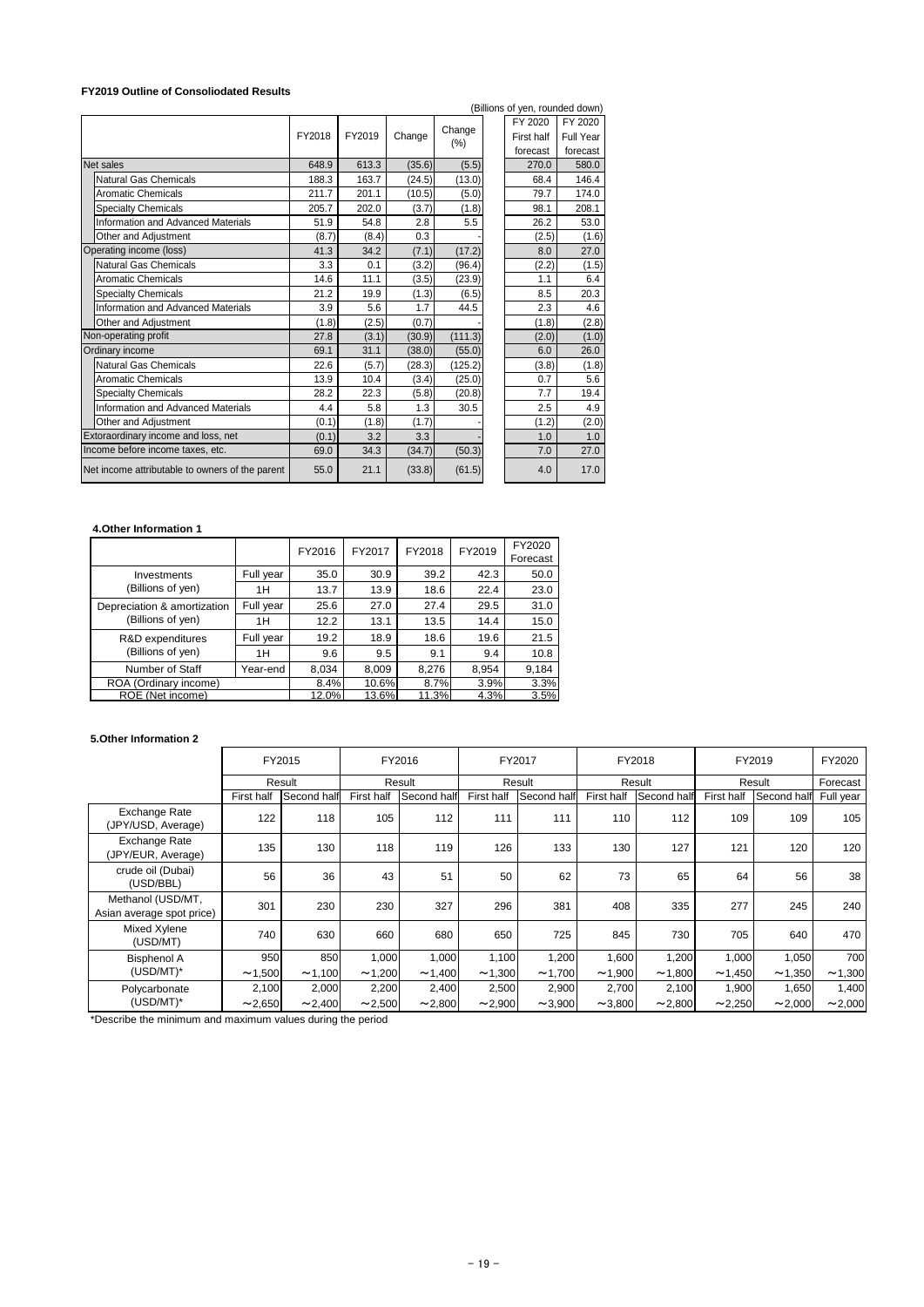#### **Qualitative Information**

|                                      |        |        | (Billions of yen) |
|--------------------------------------|--------|--------|-------------------|
|                                      | FY2018 | FY2019 | Change            |
| Net sales                            | 648.9  | 613.3  | (35.6)            |
| Operating income                     | 41.3   | 34.2   | (7.1)             |
| Ordinary income                      | 69.1   | 31.1   | (38.0)            |
| Net income attributable to owners of |        | 21.1   |                   |
| the parent                           | 55.0   |        | (33.8)            |

# **Consolidated Business Results for This Period Overview of Results**

During the fiscal year ended March 2020 (April 1 2019 – March 31, 2020), the world economy was affected by heightening tension between the United States and China over trade issues. Moreover, the novel coronavirus emerged from January 2020, creating a global pandemic that caused significant deceleration in economic activities and heightened the sense of uncertainty over the future.

Against this background, the MGC Group nevertheless saw consistently strong demand for its semiconductor-related products. The Group also benefitted from growing demand for offerings for optical use, such as products used in smartphone cameras thanks to the widespread use of multiple camera lenses in smartphones, in addition to those used in vehicle-mount cameras. However, the Group's overall business environment remained challenging, as market prices of such key products as methanol, polycarbonates, purified isophthalic acid and other general-purpose products remained sluggish.

Despite the harsh business environment, the Group strove to live up to its vision of "Creating value to share with society" and, to this end, has been implemening the MGC Advance2020 Medium-term Management Plan since April 2018. Specifically, in line with the plan's basic policies, the Group carried out such strategies as "Strengthening the earnings power of existing businesses with a focus on core businesses," "Creating and developing new businesses" and "Implementing investment strategies to form an optimal business portfolio." Thus, the Group's accomplishments in the fiscal year ended March 31, 2020 included the launch of a new production facility for super-pure hydrogen peroxide in North America and the strengthening of production capacity for optical polymers. The MGC Group also made progress in initiatives to upgrade its consolidated business structure via, for example, the inclusion of Japan U-pica. Co. Ltd. into the scope of consolidation while pushing ahead with procedures to complete the merger of three of its Group companies and consolidate their trading functions.

However, the MGC Group's net sales decreased year on year, reflecting the decline in market prices for methanol, polycarbonates and other products.

Group operating income also fell year on year, despite an increase in the sales volume of optical resin polymer and that of BT materials for semiconductor packaging, due to drops in market prices for such products as polycarbonates, purified isophthalic acid and methanol.

20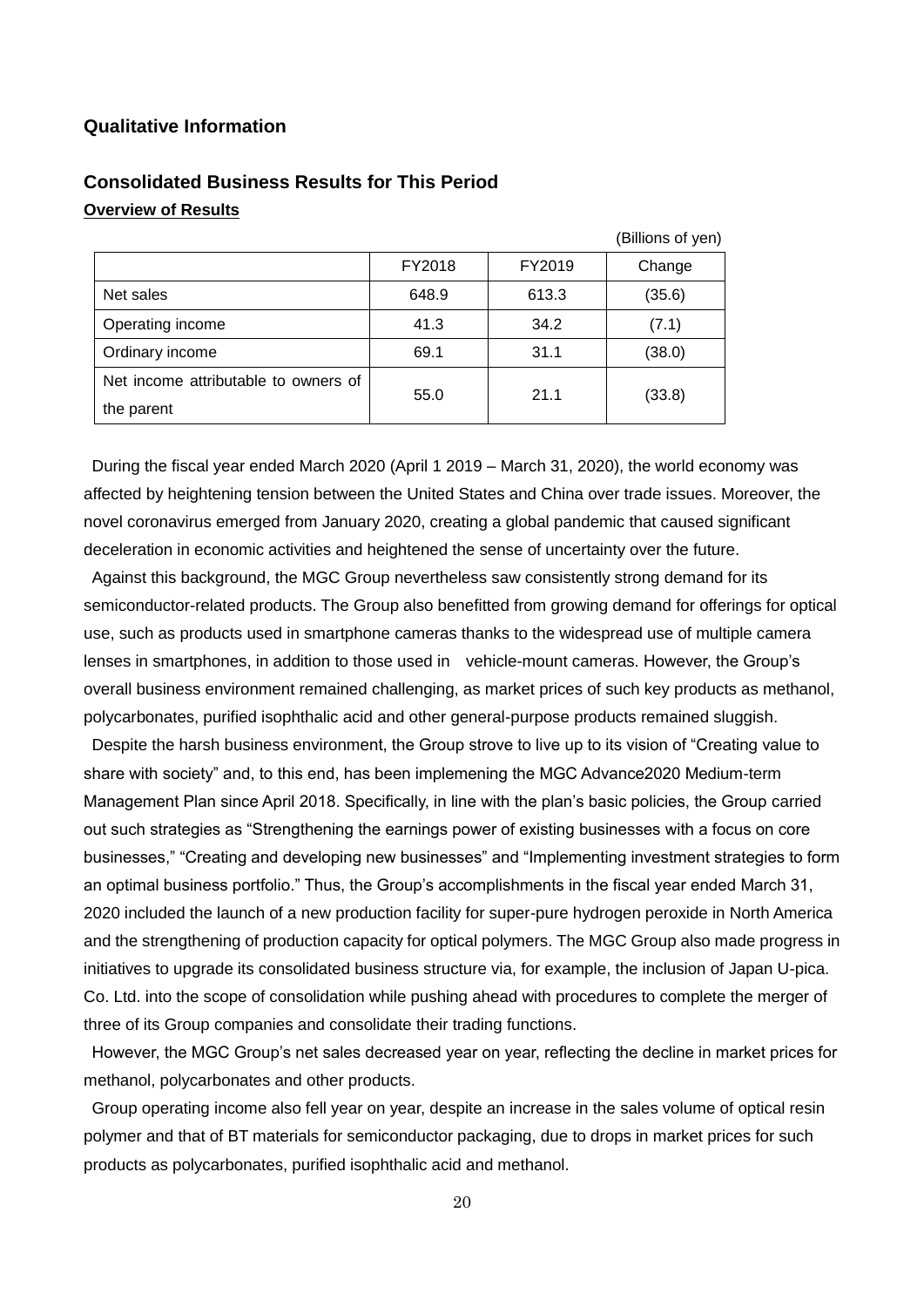Ordinary income also decreased, due to the fall in operating income as well as a significant deterioration in equity in earnings (losses) of affiliated companies related to overseas methanol producing companies. This reflected falling methanol market prices as well as one-off costs recorded at a joint venture, described below, in Saudi Arabia.

As previously announced, from the fiscal year ended March 31, 2020, MGC's Consolidated Financial Statements reflect the impact of the decreased ratio of equity held by Japan Saudi Arabia Methanol Co., Inc. (JSMC), an equity method affiliate, in the Saudi Methanol Company (AR-RAZI) and amortization costs associated with cash to be paid as consideration for the continuation of the joint venture status of AR-RAZI. MGC also recorded one-off costs totaling ¥7.8 billion, including loss related to the sale of shares of AR-RAZI as well as additional tax-related expenses. The aforementioned factors are included in equity in losses of affiliates.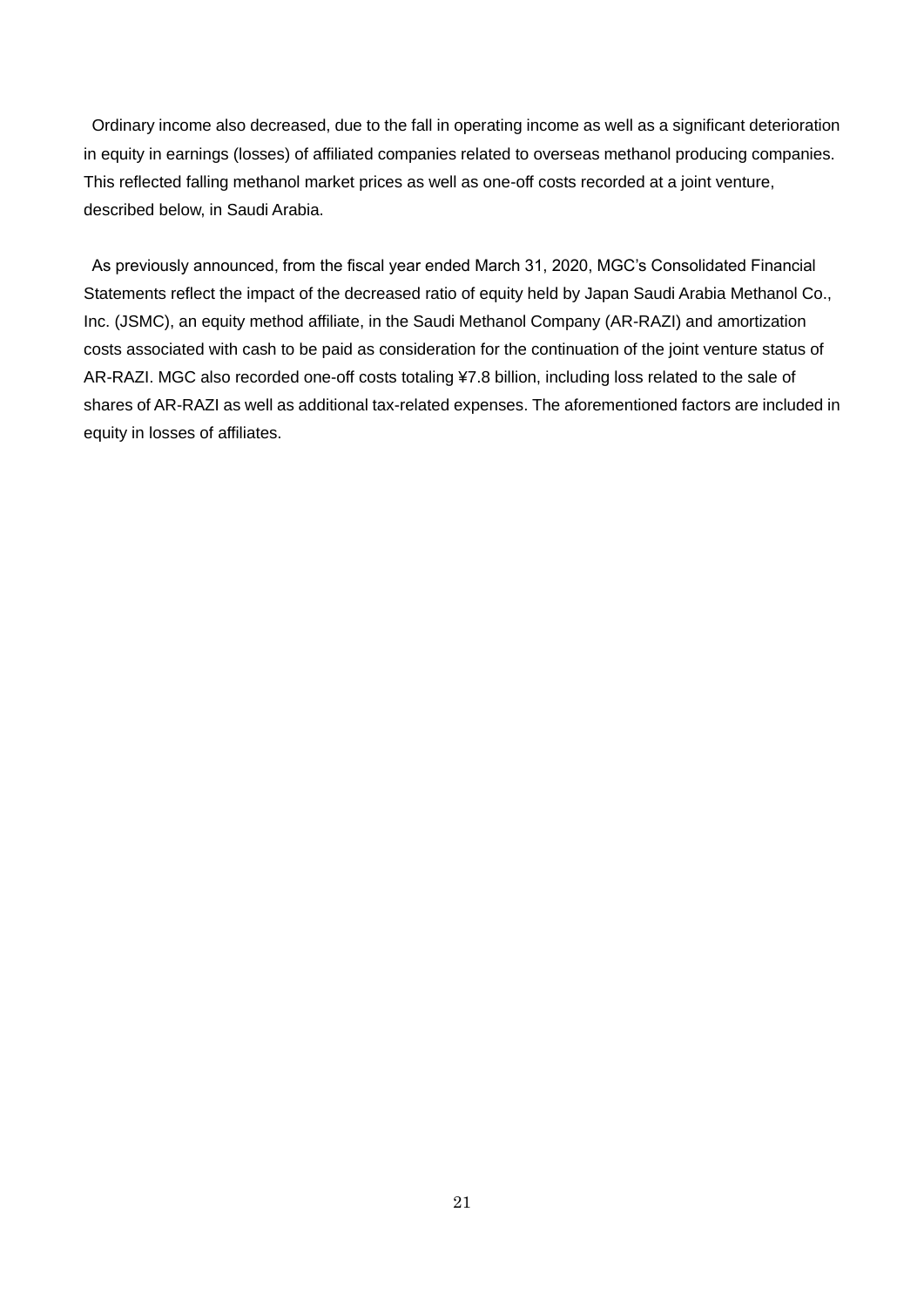#### **Results by Business Segment**

#### **Natural Gas Chemicals**

|                  |        |        | (Billions of yen) |
|------------------|--------|--------|-------------------|
|                  | FY2018 | FY2019 | Change            |
| <b>Sales</b>     | 180.5  | 157.1  | (23.3)            |
| Operating income | 3.3    | 0.1    | (3.2)             |
| Ordinary income  | 22.6   | (5.7)  | (28.3)            |

The methanol business saw decreases in both net sales and earnings due to a decrease in market prices compared with the previous year.

Methanol and ammonia-based chemicals posted a decrease in earnings compared with the previous fiscal year due to lower market prices of MMA and neopentyl glycol.

Despite higher crude oil sales volume, results for crude oil and other energy sources remained virtually unchanged from the previous fiscal year, reflecting such factors as plunges in crude oil prices.

#### **Aromatic Chemicals**

|                  |        |        | (Billions of yen) |
|------------------|--------|--------|-------------------|
|                  | FY2018 | FY2019 | Change            |
| Sales            | 211.1  | 200.1  | (10.9)            |
| Operating income | 14.6   | 11.1   | (3.5)             |
| Ordinary income  | 13.9   | 10.4   | (3.4)             |

Specialty aromatic chemical products posted a decrease in earnings from the previous fiscal year as demand for meta-xylenediamine became weaker in the fourth quarter, despite growing sales volume of aromatic aldehydes.

General-purpose aromatic chemical products suffered decreases in net sales and earnings compared with the previous fiscal year. Negative factors included lower sales prices of purified isophthalic acid and meta-xylene.

Foamed plastics suffered a year-on-year decline in earnings, primarily due to weak demand and a rise in fixed costs associated with the construction of production systems to meet new demand.